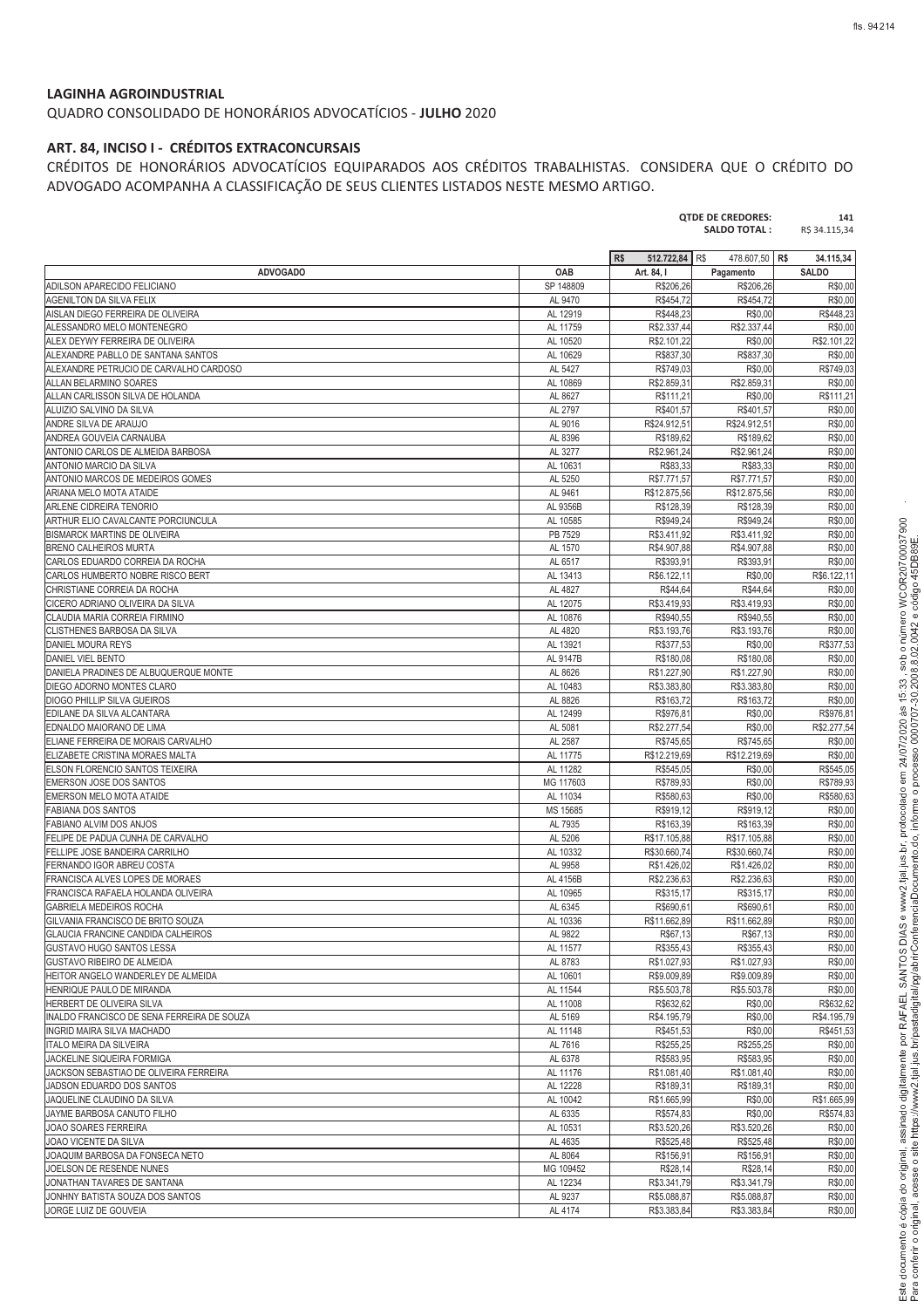| <b>ADVOGADO</b>                                                                                 | OAB                | Art. 84, I   | Pagamento    | <b>SALDO</b> |
|-------------------------------------------------------------------------------------------------|--------------------|--------------|--------------|--------------|
| JOSE ADALBERTO PETEAN JUNIOR                                                                    | AL 7830            | R\$34.269,41 | R\$34.269,41 | R\$0,00      |
| JOSE ARNALDO VASCONCELOS PACHECO                                                                | AL 10063           | R\$346,00    | R\$346,00    | R\$0,00      |
| JOSE BENEDITO ALVES                                                                             | AL 4452            | R\$2.921,32  | R\$2.921,32  | R\$0,00      |
| JOSE CARLOS DA ROCHA                                                                            | AL 2855            | R\$389,83    | R\$389,83    | R\$0,00      |
| JOSE CICERO DOS SANTOS JUNIOR                                                                   | AL 5648B           | R\$13.301,93 | R\$13.301,93 | R\$0,00      |
| JOSE FLAVIO CAVALCANTE DA SILVA                                                                 | AL 6124            | R\$1.709,06  | R\$1.709,06  | R\$0,00      |
| JOSE MINERVINO DE ATAIDE                                                                        | AL 4070            | R\$3.424,61  | R\$3.424,61  | R\$0,00      |
| JOSE NOGUEIRA DA ROCHA FILHO                                                                    | AL 8127            | R\$6.911,58  | R\$6.911,58  | R\$0,00      |
| JOSE PAULO DA SILVA                                                                             | AL 2708            | R\$1.184,57  | R\$1.184,57  | R\$0,00      |
| JOSE PEDRO PATRIOTA DE OLIVEIRA                                                                 | AL 7607            | R\$576,74    | R\$0,00      | R\$576,74    |
| JOSE RONALDO VIEIRA DA SILVA                                                                    | AL 7174            | R\$692,43    | R\$692,43    | R\$0,00      |
| JOSE RUBENS FERREIRA DA SILVA                                                                   | AL 9199            | R\$4.605,71  | R\$4.605,71  | R\$0,00      |
| JOSE SAPUCAIA DE ALBUQUERQUE                                                                    | AL 5251            | R\$6.588,97  | R\$6.588,97  | R\$0,00      |
| JOSE SEIXAS JATOBA NETO                                                                         | AL 10670           | R\$225,08    | R\$225,08    | R\$0,00      |
| KEYLLA PATRICIA CORREIA PINTO                                                                   | AL 10418           | R\$153,52    | R\$153,52    | R\$0,00      |
| LACYANE MASCARENHAS CAVALCANTE                                                                  | AL 8709            | R\$2.379,15  | R\$2.379,15  | R\$0,00      |
| LAIANNY AMORIM BARBOZA                                                                          | AL 11766           | R\$4.380,70  | R\$4.380,70  | R\$0,00      |
| LAISY AMORIM BARBOZA                                                                            | AL 10535           | R\$1.213,26  | R\$1.213,26  | R\$0,00      |
| LEONARDO JOSE ALMEIDA TEIXEIRA                                                                  | AL 2525            | R\$1.984,50  | R\$1.984,50  | R\$0,00      |
| LEONIDAS ABREU COSTA                                                                            | AL 9523            | R\$527,76    | R\$527,76    | R\$0,00      |
| LIGIA RICARDO GOMES                                                                             | AL 10803           | R\$3.532,81  | R\$3.532,81  | R\$0,00      |
| LUAN COSTA CAVALCANTE                                                                           | AL 13037           | R\$878,93    | R\$878,93    | R\$0,00      |
| LUCIA MARIA FERREIRA BATISTA PATRICIO                                                           | AL 4997            | R\$895,63    | R\$895,63    | R\$0,00      |
| LUCIANO ANDRE COSTA DE ALMEIDA                                                                  | AL 4217            | R\$13.413,17 | R\$13.413,17 | R\$0,00      |
| LUIS FILIPE COSTA AVELINO                                                                       | AL 11750           | R\$12.422,12 | R\$12.422,12 | R\$0,00      |
| LUIZ ANDRE BRAGA GRIGORIO                                                                       | AL 10741           | R\$6.630,37  | R\$6.630,37  | R\$0,00      |
| LUIZ CARLOS LOPES DE MORAES                                                                     | AL 3264            | R\$7.000,00  | R\$7.000,00  | R\$0,00      |
| LUIZ DE ALBUQUERQUE PONTES NETO                                                                 | AL 7031            | R\$69,66     | R\$69,66     | R\$0,00      |
| LUIZ ROBERTO BARROS FARIAS                                                                      | AL 8740            | R\$1.792,23  | R\$1.792,23  | R\$0,00      |
| LUIZ VIRGINIO DA SILVA FILHO                                                                    | AL 9385            | R\$1.339,77  | R\$1.339,77  | R\$0,00      |
| MAGDA FERNANDA LOPES DE OLIVEIRA ANDRADE                                                        | AL 8541            | R\$3.791,40  | R\$3.791,40  | R\$0,00      |
| MAIRA CELINA LOPES LIMA                                                                         | AL 9690            | R\$102,72    | R\$102,72    | R\$0,00      |
| MARCONDE CORREIA BARROS                                                                         | AL 11672           | R\$7.846,10  | R\$7.846,10  | R\$0,00      |
| MARCOS ANTONIO CUNHA CAJUEIRO                                                                   | AL 5661            | R\$177,43    | R\$177,43    | R\$0,00      |
| MARCOS PLINIO DE SOUZA MONTEIRO                                                                 | AL 4383            | R\$18.548,73 | R\$18.548,73 | R\$0,00      |
| MARCUS VINICIUS DE ALBUQUERQUE SOUZA                                                            | AL 3510            | R\$128,77    | R\$128,77    | R\$0,00      |
| MARIA DE FATIMA MARQUES GONCALVES                                                               | AL 9072            | R\$6.266,09  | R\$6.266,09  | R\$0,00      |
| MARIA DE LOURDES DA SILVA                                                                       | AL 11467           | R\$15.048,24 | R\$15.048,24 | R\$0,00      |
| MARIA LUISA MENEZES COSTA ALVES                                                                 | AL 13856           | R\$237,59    | R\$237,59    | R\$0,00      |
| MERCIA MARIA DA SILVA                                                                           | AL 11561           | R\$43,24     | R\$43,24     | R\$0,00      |
| NAYARA FERNANDA AMORIM MADEIROS                                                                 | AL 10950           | R\$724,83    | R\$724,83    | R\$0,00      |
| NELSON ALVES DE CARVALHO JUNIOR                                                                 | AL 3464            | R\$8.101,27  | R\$8.101,27  | R\$0,00      |
| NOE HIGINO DE LIMA FILHO                                                                        | AL 11030           | R\$1.104,23  | R\$0,00      | R\$1.104,23  |
| PAULA JANIELLY MONTENEGRO SARMENTO                                                              | AL 10839           | R\$2.571,43  | R\$2.571,43  | R\$0,00      |
| PAULO RAIMUNDO VILELA DOS SANTOS                                                                | AL 8028            | R\$203,66    | R\$203,66    | R\$0,00      |
| PETRUCIO PEREIRA GUEDES                                                                         | AL 3412            | R\$288.79    | R\$288,79    | R\$0,00      |
| PRISCILA CERQUEIRA AZEVEDO                                                                      | AL 12221           | R\$770,35    | R\$770,35    | R\$0,00      |
| PRISCILA PORFIRIO SILVA                                                                         | AL 11730           | R\$89,61     | R\$89,61     | R\$0,00      |
| QUITERIA DANTAS MURTA                                                                           | AL 2743            | R\$3.364,99  | R\$3.364,99  | R\$0,00      |
| RAFAEL DOMINGUES GUIMARAES                                                                      | MG 113204          | R\$5.311,63  | R\$4.653,36  | R\$658,27    |
| RAPHAEL CORREIA CAJUEIRO                                                                        | AL 10850           | R\$5.949,65  | R\$5.949,65  | R\$0,00      |
| RENAN HENRIQUE NASCIMENTO VASCONCELOS                                                           | PE 37619           | R\$233,02    | R\$233,02    | R\$0,00      |
| RENATO BENEDITO DANTAS MONTEIRO                                                                 | AL 14883           | R\$1.103,65  | R\$1.103,65  | R\$0,00      |
| RIVALDO RODRIGUES DE MELO                                                                       | AL 10949           | R\$1.808,30  | R\$1.808,30  | R\$0,00      |
| ROBERTA DE ALMEIDA SATURNINO                                                                    | AL 7989            | R\$642,27    | R\$642,27    | R\$0,00      |
| RODRIGO MEDEIROS DE OLIVEIRA                                                                    | MG 89902           | R\$2.769,29  | R\$2.769,29  | R\$0,00      |
| SILVAN ANTONIO DO NASCIMENTO                                                                    | AL 5328            | R\$340,48    | R\$0,00      | R\$340,48    |
| SILVANA ALVES SILVA                                                                             | AL 4178            | R\$11.601,06 | R\$11.601,06 | R\$0,00      |
| SINDICATO DOS TRABALHADORES DA INDUSTRIA DO ACUCAR NO ESTADO DE ALAGOAS AL                      | 12.158.226/0001-02 | R\$19.830,09 | R\$19.830,09 | R\$0,00      |
| SINDICATO DOS TRABALHADORES RURAIS AGRICULTORES E AGRICULTORAS FAMILIARES DE UNIAO DOS PALMARES | 12.762.936/0001-39 | R\$269,77    | R\$269,77    | R\$0,00      |
| TACIANA DA FRANCA NERI                                                                          | AL 7180            | R\$121,95    | R\$121,95    | R\$0,00      |
| TERCIO RODRIGUES DA SILVA                                                                       | AL 2566            | R\$8.075,82  | R\$8.075,82  | R\$0,00      |
| THAIS MIRANDA DE OLIVEIRA JAPIASSO                                                              | AL 7771            | R\$7.105,56  | R\$0,00      | R\$7.105,56  |
| VALGETAN FERREIRA DE OLIVEIRA                                                                   | AL 4789            | R\$8.234,14  | R\$8.234,14  | R\$0,00      |
| VANESSA SILVEIRA DE SOUZA                                                                       | AL 10532           | R\$78,78     | R\$78,78     | R\$0,00      |
| VICTOR LAGES ALTAVILA GUERRA                                                                    | AL 12956           | R\$727,91    | R\$727,91    | R\$0,00      |
| VIRGILIO ANDRADE NETO                                                                           | 239647 SP          | R\$67,43     | R\$67,43     | R\$0,00      |
| VITOR CARLOS AZEVEDO LESSA                                                                      | AL 12006           | R\$8.731,20  | R\$8.731,20  | R\$0,00      |
| VOLIO SANTOS DOMINGUES                                                                          | AL 3731            | R\$898,55    | R\$0,00      | R\$898,55    |
| WAGNER MORAIS DE LIMA                                                                           | AL 9398            | R\$831,46    | R\$0,00      | R\$831,46    |
| WELLINGTON BARBOSA PITOMBEIRA JUNIOR                                                            | AL 10899           | R\$2.264,39  | R\$2.264,39  | R\$0,00      |
| WELLINGTON CALHEIROS MENDONCA                                                                   | AL 1752            | R\$7.263,59  | R\$7.263,59  | R\$0,00      |
| ZELIA MARIA DE PAULA OLIVEIRA                                                                   | AL 4120B           | R\$191,21    | R\$191,21    | R\$0,00      |

-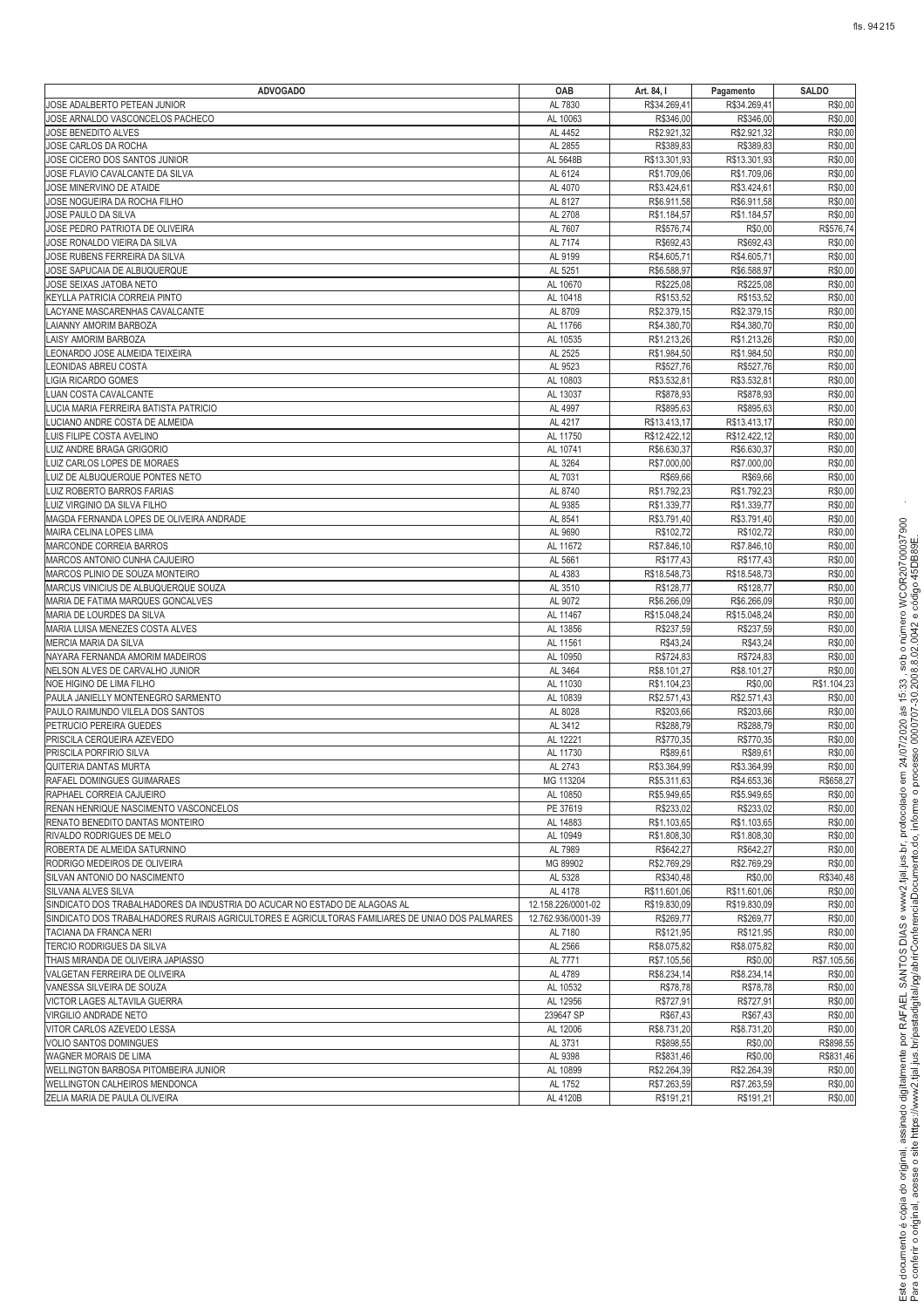**QTDE DE CREDORES: 372**

#### **LAGINHA AGROINDUSTRIAL**

QUADRO CONSOLIDADO DE HONORÁRIOS ADVOCATÍCIOS - **JULHO** 2020

#### **ART. 84, INCISO V - CRÉDITOS EXTRACONCURSAIS**

**CRÉDITOS DE HONORÁRIOS ADVOCATÍCIOS EQUIPARADOS AOS CRÉDITOS TRABALHISTAS, LIMITADOS A 150 SALÁRIOS MÍNIMOS POR CREDOR. CONSIDERANDO QUE O CRÉDITO DO ADVOGADO ACOMPANHA A CLASSIFICAÇÃO DE SEUS CLIENTES OU A ÉPOCA DA PRESTAÇÃO DE SERVIÇOS, EM CASO DE ADVOGADOS QUE PRESTARAM SERVIÇOS PARA A LAGINHA AGROINDUSTRIAL**

|                                                            |                    |                                             | <b>SALDO TOTAL:</b>       | R\$ 2.916.923,03             |
|------------------------------------------------------------|--------------------|---------------------------------------------|---------------------------|------------------------------|
|                                                            |                    | R\$<br>9.505.024,61                         | R\$<br>6.588.101,58   R\$ | 2.916.923.03                 |
| <b>ADVOGADO</b>                                            | OAB                | Art 84 V c/c Art 83 I<br>(Limitado 150 S.M) | Pagamento                 | <b>SALDO</b>                 |
| ADILSON APARECIDO FELICIANO                                | SP 148809          | R\$2.154,68                                 | R\$2.154,68               | R\$0,00                      |
| ADJAMIRO RIBEIRO LOPES                                     | PE 31992           | R\$4.000,00                                 | R\$0,00                   | R\$4.000,00                  |
| ADRIANA CALHEIROS DE MOURA SANTOS                          | AL 11061           | R\$3.000,00                                 | R\$3.000,00               | R\$0,00                      |
| ADVOCACIA PIAUHYLINO MONTEIRO                              |                    | R\$48.425,00                                | R\$0,00                   | R\$48.425,00                 |
| AELSON OLIVEIRA SANTOS                                     | AL 10155           | R\$1.206,00                                 | R\$0,00                   | R\$1.206,00                  |
| <b>AGENILTON DA SILVA FELIX</b>                            | AL 9470            | R\$22.745,28                                | R\$19,959.89              | R\$2.785,39                  |
| AISLAN DIEGO FERREIRA DE OLIVEIRA                          | AL 12919           | R\$3.551,77                                 | R\$0,00                   | R\$3.551,77                  |
| ALESSANDRA CONCEICAO CAVALCANTE DE CASTRO                  | AL 11068           | R\$32.026,20                                | R\$32.026,20              | R\$0,00                      |
| ALESSANDRO MELO MONTENEGRO                                 | AL 11759           | R\$9.735,84                                 | R\$8.543,59               | R\$1.192,25                  |
| ALEX DEYWY FERREIRA DE OLIVEIRA                            | AL 10520           | R\$7.878,78                                 | R\$0,00                   | R\$7.878,78                  |
| ALEXANDRE PABLLO DE SANTANA SANTOS                         | AL 10629           | R\$10.602,09                                | R\$9.237,54               | R\$1.364,55                  |
| ALICIA CALHEIROS ESPINDOLA                                 | AL 9888            | R\$18.182,54                                | R\$15.955,91              | R\$2.226,63                  |
| <b>ALINE REGO LIMA</b>                                     | AL 7912            | R\$1.253,21                                 | R\$600,00                 | R\$653,21                    |
| ALLAN BELARMINO SOARES                                     | AL 10869           | R\$40.198,04                                | R\$40.198,04              | R\$0,00                      |
| ALLAN CARLISSON SILVA DE HOLANDA                           | AL 8627            | R\$3.888,79                                 | R\$0,00                   | R\$3.888,79                  |
| ALOISIO ROSENDO DA SILVA                                   | AL 7269            | R\$3.800,00                                 | R\$3.800,00               | R\$0,00                      |
| ALONSO RICARDO JUNIOR                                      | AL 10387           | R\$3.608,58                                 | R\$0,00                   | R\$3.608,58                  |
| ALUIZIO SALVINO DA SILVA                                   | AL 2797            | R\$37.198,43                                | R\$32.643,11              | R\$4.555,32                  |
|                                                            | AL 1962            | R\$1.147,47                                 | R\$0.00                   | R\$1.147,47                  |
| <b>AMARILIO MARQUES</b><br>ANA LUIZA LAGES E SILVA MARTINS | AL 11318           | R\$600,00                                   | R\$600,00                 | R\$0,00                      |
|                                                            | AL 9932            | R\$1.400,00                                 | R\$1.400,00               | R\$0,00                      |
| ANA MARIA DOS SANTOS SILVA                                 | AL 10901           | R\$600,00                                   | R\$0,00                   | R\$600,00                    |
| ANA PAULA DA SILVA SANTOS                                  |                    |                                             |                           |                              |
| ANDERSON RODRIGUES MATIAS DE MELO                          | AL 8072            | R\$666,66<br>R\$108,600.00                  | R\$0,00                   | R\$666,66                    |
| ANDRE CORDEIRO DE SOUSA                                    | AL 4315<br>AL 9016 |                                             | R\$95.300,84              | R\$13.299,16<br>R\$16,149.31 |
| ANDRE SILVA DE ARAUJO                                      |                    | R\$108.600,00                               | R\$92.450,69              |                              |
| ANDREA GOUVEIA CARNAUBA                                    | AL 8396            | R\$108.600,00                               | R\$95.300,84              | R\$13.299,16                 |
| ANDREA KARLA CARDOSO AMARAL                                | AL 4893            | R\$1.598,64                                 | R\$0,00                   | R\$1.598,64                  |
| ANDRESSA FIGUEIROA LIMA                                    | AL 7293B           | R\$900,00                                   | R\$0,00                   | R\$900,00                    |
| ANNA CAROLINA RIBEIRO E S MOLEIRINHO                       | MG 94281           | R\$62.059,39                                | R\$0,00                   | R\$62.059,39                 |
| ANTONIO CARLOS DE ALMEIDA BARBOSA                          | AL 3277            | R\$108.600,00                               | R\$95.430,87              | R\$13.169,13                 |
| ANTONIO CARLOS LEAO GALVAO                                 | AL 6260            | R\$2.400,00                                 | R\$1,000.00               | R\$1,400.00                  |
| ANTONIO LOPES RODRIGUES                                    | AL 2823            | R\$93.018,64                                | R\$81.594,38              | R\$11.424,26                 |
| ANTONIO MARCIO DA SILVA                                    | AL 10631           | R\$34.558,24                                | R\$30.371,70              | R\$4.186,54                  |
| ANTONIO MARCOS DE MEDEIROS GOMES                           | AL 5250            | R\$108.600,00                               | R\$95.365,62              | R\$13.234,38                 |
| ANTONIO NELSON OLIVEIRA DE AZEVEDO                         | AL 2129            | R\$1.600,00                                 | R\$0,00                   | R\$1.600,00                  |
| <b>ANTONIO SOTIRIS GARYYFALOS</b>                          | AL 12448           | R\$1.400,00                                 | R\$0,00                   | R\$1.400,00                  |
| ARIANA MELO MOTA ATAIDE                                    | AL 9461            | R\$108.600,00                               | R\$95.075,50              | R\$13.524.50                 |
| ARLENE CIDREIRA TENORIO                                    | AL 9356B           | R\$10.173,02                                | R\$9.011,83               | R\$1.161,19                  |
| ARLUZIVALDO DE BARROS                                      | AL 1478            | R\$7.452,65                                 | R\$0,00                   | R\$7,452.65                  |
| ARTHUR ELIO CAVALCANTE PORCIUNCULA                         | AL 10585           | R\$24.550.76                                | R\$21.530,77              | R\$3.019,99                  |
| ARTUR LEONARDO COELHO JORDAO                               | PE 30231           | R\$19.638,80                                | R\$0,00                   | R\$19.638,80                 |
| ASCANIO SAVIO DE ALMEIDA NEVES                             | AL 4895            | R\$2.638,29                                 | R\$0,00                   | R\$2.638,29                  |
| ASSOCIACAO DOS LAVRADORES E FORNECEDORES DE CANA DE ARAPOA |                    | R\$108.600,00                               | R\$0,00                   | R\$108.600,00                |
| BENEDITO LARANGEIRA DE ALMEIDA                             | AL 10384           | R\$1.400,00                                 | R\$1.400,00               | R\$0,00                      |
| BENOAR FRANCISCO DE SOUSA                                  | PI 6602            | R\$3.746,66                                 | R\$3.746,66               | R\$0,00                      |
| BISMARCK MARTINS DE OLIVEIRA                               | PB 7529            | R\$2.988,08                                 | R\$2.988,08               | R\$0,00                      |
| BRENO CALHEIROS MURTA                                      | AL 1570            | R\$108.600,00                               | R\$95.300,84              | R\$13.299,16                 |
| BRUNO FELIPE MORGADO DE SOUZA                              | AL 9615            | R\$37.747,28                                | R\$33.124,75              | R\$4.622,53                  |
| BRUNO GALVAO SAMPAIO                                       | AL 9309B           | R\$7.000,00                                 | R\$0,00                   | R\$7.000,00                  |
| CARLOS ALBERTO DA SILVA ALBUQUERQUE                        | AL 4417            | R\$1,444.06                                 | R\$0,00                   | R\$1.444,06                  |
| CARLOS EDUARDO CORREIA DA ROCHA                            | AL 6517            | R\$108.600,00                               | R\$95.300,84              | R\$13.299,16                 |
| CARLOS FELIPE MOURA GUANABENS                              | AL 5193B           | R\$140,00                                   | R\$0,00                   | R\$140,00                    |
| CARLOS GARCIA HIDALGO NETO                                 | AL 10133           | R\$11.359,04                                | R\$0,00                   | R\$11.359,04                 |
| CARLOS HUMBERTO NOBRE RISCO BERT                           | AL 13413           | R\$5.529,13                                 | R\$0,00                   | R\$5.529,13                  |
| CASCIONE E PULINO ADVOGADOS SOCIEDADE DE ADVOGADOS         | 10.844.817/0001-08 | R\$36.788,91                                | R\$0,00                   | R\$36.788,91                 |
| CHRISTIAN MEDEIROS LEITE                                   | AL 10870           | R\$200,00                                   | R\$0,00                   | R\$200,00                    |
| CHRISTIANE CORREIA DA ROCHA                                | AL 4827            | R\$108.600,00                               | R\$95.300,84              | R\$13.299,16                 |
| CICERO ADRIANO OLIVEIRA DA SILVA                           | AL 12075           | R\$31.380,07                                | R\$26.233,05              | R\$5.147,02                  |
| CLAUDIA DAS GRACAS BORGES                                  | MG 96884           | R\$26.153,31                                | R\$0,00                   | R\$26.153,31                 |
| CLAUDIA MARIA CORREIA FIRMINO                              | AL 10876           | R\$3.359,45                                 | R\$4.122,86               | R\$0,00                      |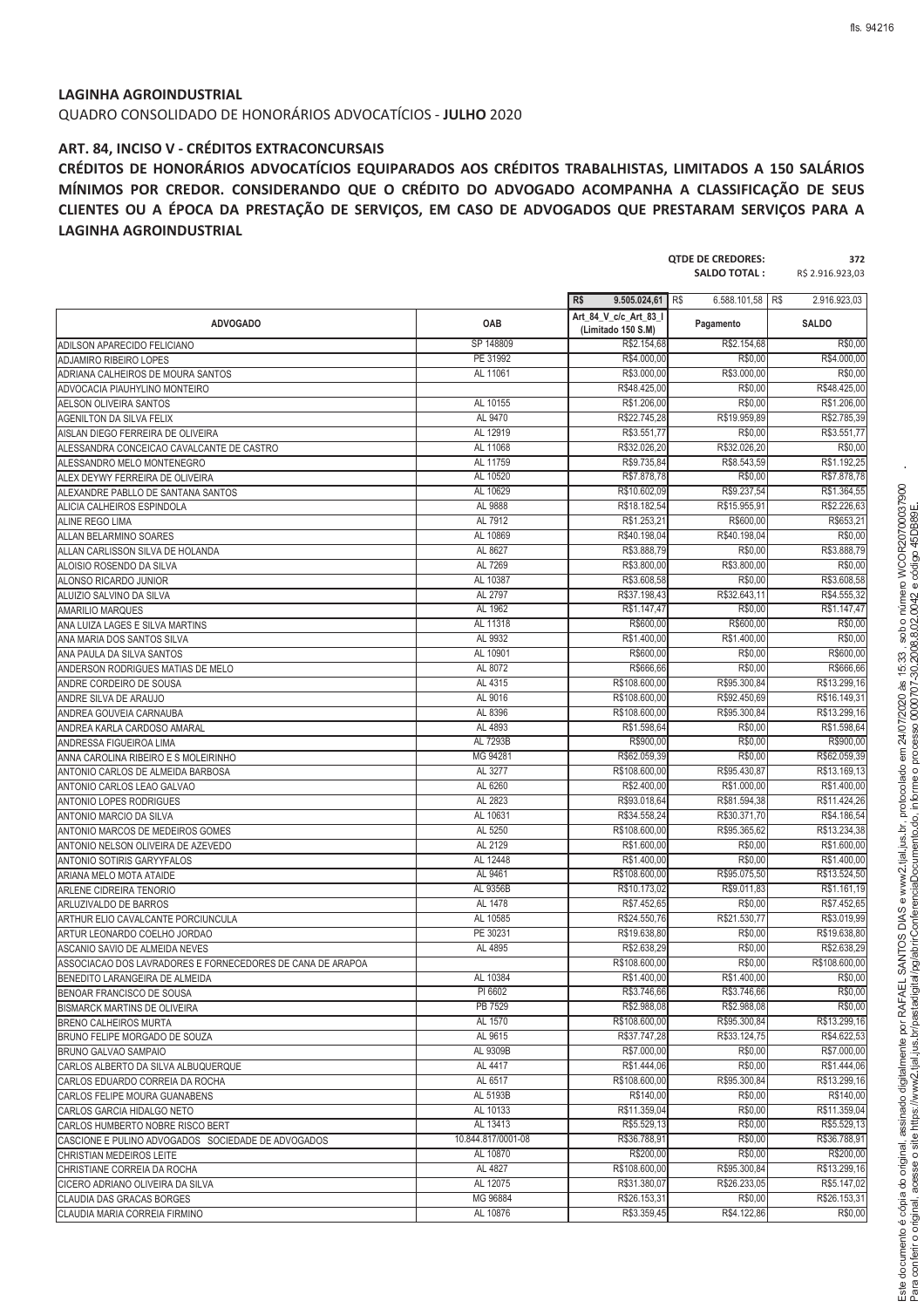| <b>ADVOGADO</b>                                                                             | OAB                  | Art_84_V_c/c_Art_83_I<br>(Limitado 150 S.M) | Pagamento                    | <b>SALDO</b>                |
|---------------------------------------------------------------------------------------------|----------------------|---------------------------------------------|------------------------------|-----------------------------|
| <b>CLAUDIANO EMIDIO</b>                                                                     | AL 3754              | R\$6.780,30                                 | R\$6.780,30                  | R\$0,00                     |
| CLAUDIO BEZERRA DIAS                                                                        | PB 11560             | R\$600,00                                   | R\$0,00                      | R\$600,00                   |
| CLEANTHO DE MOURA RIZZO NETO                                                                | AL 7591<br>AL 8524   | R\$9.750,45<br>R\$7.000,00                  | R\$0,00<br>R\$7.000,00       | R\$9.750,45<br>R\$0,00      |
| CLEVERTON DA FONSECA CALAZANS<br>CLISTHENES BARBOSA DA SILVA                                | AL 4820              | R\$23.594,09                                | R\$22.548,12                 | R\$1.045,97                 |
| CRISTIANE REIS DE AMORIM BASILIO                                                            | AL 7382              | R\$5.800,00                                 | R\$5.013,67                  | R\$786,33                   |
| DANIEL MOURA REYS                                                                           | AL 13921             | R\$2.022,47                                 | R\$0,00                      | R\$2.022,47                 |
| <b>DANIEL VIEL BENTO</b>                                                                    | AL 9147B             | R\$12.419,92                                | R\$10.898,98                 | R\$1.520,94                 |
| DANIELA CAMPOS CERULLO WANDERLEY                                                            | AL 6679              | R\$591,70                                   | R\$0,00                      | R\$591,70                   |
| DANIELA MARIA DE FARIAS FREIRE                                                              | AL 6513              | R\$2.800,00                                 | R\$2.800,00                  | R\$0,00                     |
| DANIELA PRADINES DE ALBUQUERQUE MONTE                                                       | AL 8626              | R\$98.772,10                                | R\$86.676,47                 | R\$12.095,63                |
| DANILO GAMA DA SILVA                                                                        | MG 94337<br>AL 8611  | R\$21.014,92                                | R\$18.441,43<br>R\$0,00      | R\$2.573,49<br>R\$26.912,81 |
| <b>DARLAN GARCIA</b><br><b>DARLAN SILVA LEITE</b>                                           | AL 11265             | R\$26.912,81<br>R\$1.600,00                 | R\$1.600,00                  | R\$0,00                     |
| DIEGO ADORNO MONTES CLARO                                                                   | AL 10483             | R\$108.600,00                               | R\$70.233,29                 | R\$38.366,71                |
| DIEGO ARAUJO DE SOUZA SILVA                                                                 | AL 10033             | R\$800,00                                   | R\$0,00                      | R\$800,00                   |
| DIOGO MANOEL NOVAIS LINO                                                                    | AL 9111              | R\$4.076,2                                  | R\$4.076,21                  | R\$0,00                     |
| <b>DIOGO PHILLIP SILVA GUEIROS</b>                                                          | AL 8826              | R\$15.596,28                                | R\$13.686,36                 | R\$1.909,92                 |
| DORA MARQUEZ PEREZ DRUMMOND                                                                 | 30.290.832/0001-50   | R\$108.600,00                               | R\$70.513,80                 | R\$38.086,20                |
| ED LINCOLN SANTOS DE OLIVEIRA                                                               | AL 9112              | R\$8.347,81                                 | R\$0,00                      | R\$8.347,81                 |
| EDGAR DIVINO GARCIA<br>EDILANE DA SILVA ALCANTARA                                           | MG 93592<br>AL 12499 | R\$4.205,98<br>R\$5.250,33                  | R\$0,00<br>R\$0,00           | R\$4,205.98<br>R\$5.250,33  |
| EDIMIR DE BARROS FILHO                                                                      | PE 22498             | R\$5,000.00                                 | R\$5.000,00                  | R\$0,00                     |
| EDINALDO DE OLIVEIRA SANTOS                                                                 | AL 13171             | R\$386,59                                   | R\$0,00                      | R\$386,59                   |
| EDMAR JOSE DOS SANTOS                                                                       | AL 2018              | R\$2.600,00                                 | R\$2,600.00                  | R\$0,00                     |
| EDNALDO MAIORANO DE LIMA                                                                    | AL 5081              | R\$6.608,92                                 | R\$0,00                      | R\$6.608,92                 |
| EDSON GOMES FERREIRA JUNIOR                                                                 | MG 130253            | R\$935,89                                   | R\$0,00                      | R\$935,89                   |
| <b>EDSON RODRIGUES CORREIA</b>                                                              | AL 10343             | R\$2.900,00                                 | R\$0,00                      | R\$2,900.00                 |
| EDUARDO PALACIO STROBEL                                                                     | AL 10848             | R\$10.329,29                                | R\$9.110,16                  | R\$1.219,13                 |
| EDVALDO LIRA DA SILVA NETO                                                                  | AL 12927             | R\$674,00                                   | R\$674,00                    | R\$0,00                     |
| ELAINE KARINE CARDOSO SILVA<br>ELIANE FERREIRA DE MORAIS CARVALHO                           | AL 8001<br>AL 2587   | R\$666,66<br>R\$34.854,35                   | R\$0,00<br>R\$30.586,09      | R\$666,66<br>R\$4.268,26    |
| ELIAS VITALINO CIPRIANO DE SOUSA                                                            | PI 4769              | R\$88.272,18                                | R\$0,00                      | R\$88.272,18                |
| ELIZABETE CRISTINA MORAES MALTA                                                             | AL 11775             | R\$108.600,00                               | R\$29.108,96                 | R\$79.491,04                |
| ELSON FLORENCIO SANTOS TEIXEIRA                                                             | AL 11282             | R\$454,95                                   | R\$0,00                      | R\$454,95                   |
| <b>EMERSON JOSE DOS SANTOS</b>                                                              | MG 117603            | R\$3.940,80                                 | R\$0,00                      | R\$3.940,80                 |
| EMERSON MELO MOTA ATAIDE                                                                    | AL 11034             | R\$2.419,37                                 | R\$0,00                      | R\$2.419,37                 |
| ERIBERTO LINS BEZERRA                                                                       | AL 2888              | R\$3.000,00                                 | R\$0,00                      | R\$3.000,00                 |
| ERICK RAPHAEL DE AGUIAR TENORIO                                                             | AL 9578<br>AL 5237   | R\$11.586,18<br>R\$7,620.00                 | R\$9.523,24<br>R\$7.620.00   | R\$2.062,94<br>R\$0,00      |
| ERICKNILSON OLIVEIRA<br><b>EVANDSON DE MORAIS SANTOS</b>                                    | AL 10860             | R\$19.683,03                                | R\$17.272,65                 | R\$2.410,38                 |
| <b>FABIANA DOS SANTOS</b>                                                                   | MS 15685             | R\$9.580,88                                 | R\$8.407,61                  | R\$1.173,27                 |
| FABIANO ALVIM DOS ANJOS                                                                     | AL 7935              | R\$12.036,6                                 | R\$8.886,04                  | R\$3.150,57                 |
| FABIO BARBOSA MACHADO                                                                       | AL 9850              | R\$1.200,00                                 | R\$0,00                      | R\$1.200,00                 |
| FELIPE DE PADUA CUNHA DE CARVALHO                                                           | AL 5206              | R\$56.076,43                                | R\$32.091,89                 | R\$23.984,54                |
| FELLIPE JOSE BANDEIRA CARRILHO                                                              | AL 10332             | R\$108.600,00                               | R\$94.133,22                 | R\$14.466,78                |
| FERNANDO HENRIQUE FERREIRA PATRIOTA                                                         | AL 8226              | R\$32.479,70                                | R\$28.497,60                 | R\$3.982,10                 |
| FERNANDO IGOR ABREU COSTA                                                                   | AL 9958<br>AL 5286   | R\$46,536.68<br>R\$3.391,76                 | R\$38.288,78<br>R\$3.391,76  | R\$8.247,90<br>R\$0,00      |
| FERNANDO JACKSON DOS REIS PINTO<br>FERNANDO LEOCADIO TEIXEIRA NOGUEIRA E CARLA COTRIM UCHOA | AL 5547              | R\$230,90                                   | R\$0,00                      | R\$230,90                   |
| FERNANDO MACIEL ADVOCACIA E CONSULTORIA S/S                                                 |                      | R\$108.600,00                               | R\$0,00                      | R\$108.600,00               |
| FILOMENA MARIA DE FREITAS GONCALVES                                                         | AL 4163              | R\$6.040,20                                 | R\$0,00                      | R\$6,040.20                 |
| FLORIZIA LAMENHA CALHEIROS                                                                  | AL 5567              | R\$70.000,00                                | R\$0,00                      | R\$70.000,00                |
| FRANCISCA ALVES LOPES DE MORAES                                                             | AL 4156B             | R\$48.545,93                                | R\$40.582.21                 | R\$7.963,72                 |
| FRANCISCA RAFAELA HOLANDA OLIVEIRA                                                          | AL 10965             | R\$2,884.83                                 | R\$2,884.83                  | R\$0,00                     |
| FRANCISCO PETRONIO                                                                          | AL 2835<br>PI 7459A  | R\$1.919,09<br>R\$220,00                    | R\$0,00<br>R\$0,00           | R\$1.919,09<br>R\$220,00    |
| FRANCISCO ROBERTO MENDES OLIVEIRA<br><b>FRANKLIN ALVES BARBOSA</b>                          | AL 7779              | R\$20.948,25                                | R\$18.372,42                 | R\$2.575,83                 |
| FREDERICO FELIX BARBOSA                                                                     | AL 12249             | R\$1.000,00                                 | R\$1.000,00                  | R\$0.00                     |
| GABRIELA DE REZENDE GOMES ALVES                                                             | AL 11422             | R\$240,00                                   | R\$0,00                      | R\$240,00                   |
| GABRIELA MEDEIROS ROCHA                                                                     | AL 6345              | R\$69.309,39                                | R\$45.615,05                 | R\$23.694,34                |
| GEANNE CERQUEIRA DE LIMA                                                                    | AL 6953              | R\$14.426,10                                | R\$0,00                      | R\$14.426,10                |
| GERD NILTON BAGGENSTOSS GOMES                                                               | AL 10084             | R\$1.000,00                                 | R\$0,00                      | R\$1.000,00                 |
| GERIVAN LUCIO DOS SANTOS                                                                    | AL4306               | R\$2.647,59                                 | R\$0,00                      | R\$2.647,59                 |
| GILVANIA FRANCISCO DE BRITO SOUZA<br><b>GIOVANNI MOREIRA SANTOS</b>                         | AL 10336<br>AL 5911  | R\$108.600,00<br>R\$2.600,00                | R\$108.600,00<br>R\$2.600,00 | R\$0,00<br>R\$0,00          |
| GLAUCIA FRANCINE CANDIDA CALHEIROS                                                          | AL 9822              | R\$57.353,83                                | R\$50.493,86                 | R\$6.859,97                 |
| GUSTAVO HUGO SANTOS LESSA                                                                   | AL 11577             | R\$43.149,09                                | R\$37.117,15                 | R\$6.031,94                 |
| GUSTAVO JOSE PINTO DE MOURA SOUZA                                                           | AL 7770              | R\$4.600,00                                 | R\$0,00                      | R\$4.600,00                 |
| GUSTAVO RIBEIRO DE ALMEIDA                                                                  | AL 8783              | R\$10.372,07                                | R\$9.101,91                  | R\$1.270,16                 |
| HANNA GABRIELA CARDOSO NUNES FERREIRA                                                       | AL 10780             | R\$5.579,88                                 | R\$5.579,88                  | R\$0,00                     |
| HEITOR ANGELO WANDERLEY DE ALMEIDA                                                          | AL 10601             | R\$50.227,89                                | R\$44.076,98                 | R\$6.150,91                 |
| HENRIQUE PAULO DE MIRANDA<br>HERBERT DE OLIVEIRA SILVA                                      | AL 11544<br>AL 11008 | R\$19.496,22<br>R\$1.361,09                 | R\$17.108,71<br>R\$0,00      | R\$2.387,51<br>R\$1.361,09  |
| HILTON AGRA DE ALBUQUERQUE NETTO                                                            | AL 9564              | R\$41.267,50                                | R\$36.213,88                 | R\$5.053,62                 |
|                                                                                             |                      |                                             |                              |                             |

<sup>R</sup>

> ? @

<sup>d</sup> <sup>J</sup> <sup>K</sup> <sup>E</sup>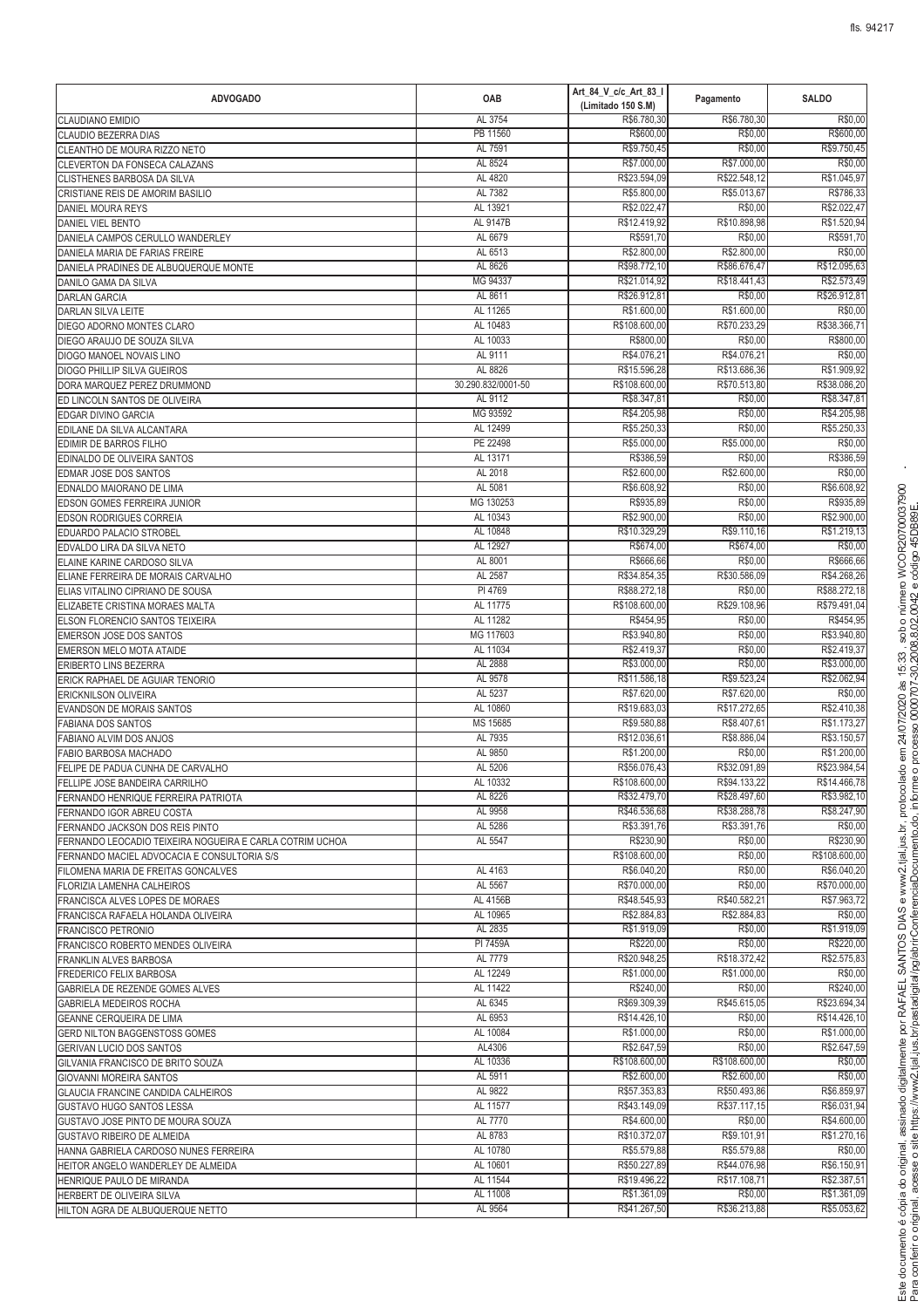| <b>ADVOGADO</b>                                                                           | OAB                  | Art_84_V_c/c_Art_83_I<br>(Limitado 150 S.M) | Pagamento                    | <b>SALDO</b>                 |
|-------------------------------------------------------------------------------------------|----------------------|---------------------------------------------|------------------------------|------------------------------|
| HSU CHUN CHING                                                                            | AL 10199             | R\$30.000,00                                | R\$26.326,20                 | R\$3.673,80                  |
| IGOR EWERTON FLORINDO RYTCHYSKYI                                                          | AL 12153             | R\$960,00                                   | R\$960,00                    | R\$0,00                      |
| <b>IGOR MOTA DE ALENCAR</b>                                                               | PI 6590              | R\$687,91                                   | R\$687,91                    | R\$0,00                      |
| ILARA CYNTHIA BRASILEIRO MENDONCA DE ARAUJO<br>INALDO FRANCISCO DE SENA FERREIRA DE SOUZA | AL 8647<br>AL 5169   | R\$7.052,18<br>R\$1,930.64                  | R\$0,00<br>R\$0,00           | R\$7.052,18<br>R\$1.930.64   |
| INGRID MAIRA SILVA MACHADO                                                                | AL 11148             | R\$8.448,47                                 | R\$0,00                      | R\$8.448,47                  |
| <b>ISABEL ALVES NETA</b>                                                                  | AL 3127              | R\$26.166,82                                | R\$19.709,72                 | R\$6.457,10                  |
| <b>ITALO MEIRA DA SILVEIRA</b>                                                            | AL 7616              | R\$4.464,75                                 | R\$4.464,75                  | R\$0,00                      |
| IVAN BERGSON VAZ DE OLIVEIRA                                                              | AL 8105              | R\$10,600.00                                | R\$9.301,92                  | R\$1,298.08                  |
| JACKELINE SIQUEIRA FORMIGA                                                                | AL 6378              | R\$13.416,05                                | R\$11.773,12                 | R\$1.642,93                  |
| JACKSON SEBASTIAO DE OLIVEIRA FERREIRA                                                    | AL 11176             | R\$8.918,60                                 | R\$7.826,43                  | R\$1.092.17                  |
| JADSON EDUARDO DOS SANTOS                                                                 | AL 12228<br>AL 2050  | R\$3.810,69<br>R\$8.000,00                  | R\$3.783,30<br>R\$8.000,00   | R\$27,39<br>R\$0,00          |
| JAIRON PINHEIRO DO NASCIMENTO<br>JANEIR PARREIRA REIS DE LIMA                             | MG 92753             | R\$62.605,46                                | R\$0,00                      | R\$62.605,46                 |
| JANY KARLA DE LIMA MELO BRITO                                                             | AL 10500             | R\$700,00                                   | R\$700,00                    | R\$0,00                      |
| JAQUELINE CLAUDINO DA SILVA                                                               | AL 10042             | R\$20.331,97                                | R\$0,00                      | R\$20.331,97                 |
| JAYME BARBOSA CANUTO FILHO                                                                | AL 6335              | R\$1.867,24                                 | R\$0,00                      | R\$1.867,24                  |
| JOAO ALIPIO DE ARRUDA MADEIRO                                                             | AL 7424              | R\$3.945,80                                 | R\$3.945,80                  | R\$0,00                      |
| JOAO ALVARO QUINTILIANO BARROS                                                            | AL 6695              | R\$9.025,90                                 | R\$7.920,59                  | R\$1.105,31                  |
| JOAO BATISTA GONCALVES VARJAO                                                             | AL 4205              | R\$45.178,19                                | R\$40.163,22                 | R\$5.014,97                  |
| JOAO MOURA DA SILVA JUNIOR<br>JOAO PEROBA DE AZEVEDO                                      | AL 14148             | R\$29.036,16<br>R\$30.416,83                | R\$0,00<br>R\$0,00           | R\$29.036,16<br>R\$30.416,83 |
| <b>JOAO SOARES FERREIRA</b>                                                               | AL 10531             | R\$108.600,00                               | R\$108.600,00                | R\$0,00                      |
| JOAO TENORIO CAVALCANTE                                                                   | AL 971               | R\$4.238,27                                 | R\$0,00                      | R\$4,238.27                  |
| JOAO VICENTE DA SILVA                                                                     | AL 4635              | R\$16,645.89                                | R\$14,602.93                 | R\$2.042,96                  |
| JOAQUIM BARBOSA DA FONSECA NETO                                                           | AL 8064              | R\$66.358,06                                | R\$32,822.36                 | R\$33.535,70                 |
| JOATHAS LINS DE ALBUQUERQUE                                                               | AL 3428              | R\$9.619,99                                 | R\$0,00                      | R\$9.619,99                  |
| JOELSON DE RESENDE NUNES                                                                  | MG 109452            | R\$78.147,87                                | R\$68.577,88                 | R\$9.569,99                  |
| JONATHAN TAVARES DE SANTANA                                                               | AL 12234             | R\$2.189,63                                 | R\$3.303,73                  | R\$0,00                      |
| JONHNY BATISTA SOUZA DOS SANTOS                                                           | AL 9237              | R\$35.342,99                                | R\$31.525,95                 | R\$3.817,04                  |
| JORGE LUIZ DE GOUVEIA                                                                     | AL 4174<br>AL 7830   | R\$108.600,00<br>R\$108.600,00              | R\$96.452,76<br>R\$95.300,84 | R\$12.147,24<br>R\$13.299,16 |
| JOSE ADALBERTO PETEAN JUNIOR<br>JOSE AILTON TAVARES DE OLIVEIRA                           | AL 1741              | R\$826,23                                   | R\$0,00                      | R\$826,23                    |
| JOSE ALEXANDRE GOIS DOS SANTOS                                                            | AL 4077              | R\$4.023,87                                 | R\$4.023,87                  | R\$0,00                      |
| JOSE ALTAIR RODRIGUES NETO                                                                | PI 5009              | R\$3.422,10                                 | R\$0,00                      | R\$3.422,10                  |
| JOSE ANTONIO SILVA SALGUEIRO                                                              | AL 9392              | R\$2.009,75                                 | R\$0,00                      | R\$2.009,75                  |
| JOSE ARNALDO VASCONCELOS PACHECO                                                          | AL 10063             | R\$9.654,00                                 | R\$6.904,17                  | R\$2.749,83                  |
| <b>JOSE BENEDITO ALVES</b>                                                                | AL 4452              | R\$57.178,68                                | R\$50.176,58                 | R\$7.002,10                  |
| JOSE CARLOS DA ROCHA                                                                      | AL 2855              | R\$90.765,82                                | R\$61.891,67                 | R\$28.874,15                 |
| JOSE CICERO DOS SANTOS JUNIOR                                                             | AL 5648B             | R\$108.600,00                               | R\$108.600,00                | R\$0,00                      |
| JOSE DE SOUZA NETO                                                                        | AL 2710<br>AL 4022   | R\$24,25<br>R\$7.386,39                     | R\$0,00<br>R\$0,00           | R\$24,25<br>R\$7.386,39      |
| JOSE DE SOUZA SANTOS<br>JOSE DOMINGOS DA SILVA                                            | AL 3629              | R\$5.000,00                                 | R\$0,00                      | R\$5.000,00                  |
| JOSE EVERALDO DE ANDRADE SILVA JUNIOR                                                     | AL 6568              | R\$19.340.72                                | R\$0,00                      | R\$19.340,72                 |
| JOSE FLAVIO CAVALCANTE DA SILVA                                                           | AL 6124              | R\$31.467.96                                | R\$19,366.49                 | R\$12.101,47                 |
| JOSE FREITAS DIAS                                                                         | AL 5289              | R\$3.668,84                                 | R\$3.668,84                  | R\$0,00                      |
| JOSE GREGORIO ALVES CALDAS                                                                | AL 2502              | R\$24.580,49                                | R\$21.594.79                 | R\$2.985,70                  |
| JOSE MESQUITA DA ROCHA LIMA                                                               | AL 5334B             | R\$6.195,13                                 | R\$0,00                      | R\$6.195,13                  |
| JOSE MINERVINO DE ATAIDE                                                                  | AL 4070              | R\$39,693.10                                | R\$34,832.28                 | R\$4.860,82                  |
| JOSE NOGUEIRA DA ROCHA FILHO<br>JOSE OLIVEIRA DA SILVA                                    | AL 8127<br>AL 5252   | R\$108.600,00<br>R\$1.284,59                | R\$95.300,84<br>R\$0,00      | R\$13.299,16<br>R\$1.284,59  |
| JOSE PAULO DA SILVA                                                                       | AL 2708              | R\$50.926,16                                | R\$50.257,73                 | R\$668,43                    |
| JOSE PEDRO PATRIOTA DE OLIVEIRA                                                           | AL 7607              | R\$1.023,26                                 | R\$0,00                      | R\$1.023,26                  |
| JOSE ROGERIO PAES GALVAO                                                                  | AL 2948              | R\$36.310,21                                | R\$31.863,66                 | R\$4.446,55                  |
| JOSE RONALDO VIEIRA DA SILVA                                                              | AL 7174              | R\$22.520,08                                | R\$20.382.58                 | R\$2.137.50                  |
| JOSE RUBENS FERREIRA DA SILVA                                                             | AL 9199              | R\$16.034,29                                | R\$14.070,73                 | R\$1,963.56                  |
| JOSE SAPUCAIA DE ALBUQUERQUE                                                              | AL 5251              | R\$108.600,00                               | R\$68.245,70                 | R\$40.354,30                 |
| JOSE SEIXAS JATOBA NETO                                                                   | AL 10670             | R\$34.052,61                                | R\$30.125,85                 | R\$3.926,76                  |
| JOSE VAGNER FONSECA NUNES FILHO                                                           | PI 9573<br>AL 10512  | R\$7,846.99<br>R\$1.600,00                  | R\$7.846,99<br>R\$0,00       | R\$0,00<br>R\$1.600,00       |
| JOSE WELLINGTON SOARES DA SILVA<br>JUAREZ FREIRE DOS SANTOS JUNIOR                        | AL 10630             | R\$1.276,48                                 | R\$0,00                      | R\$1.276,48                  |
| <b>JUAREZ GOMES VIEIRA</b>                                                                | AL 2173              | R\$2.400,00                                 | R\$2.400,00                  | R\$0,00                      |
| JULIANA RAPOSO TENORIO                                                                    | AL 4929              | R\$42.836,95                                | R\$37.596,46                 | R\$5.240,50                  |
| JULIANO ACIOLY FREIRE                                                                     | AL 6564              | R\$41.307,56                                | R\$34.497,10                 | R\$6.810,46                  |
| JURANDIR JOSE DE SOUZA MENEZES                                                            | AL 3885              | R\$2.689,06                                 | R\$2.689,06                  | R\$0,00                      |
| KARINE RAFAELLE PEREIRA FARIAS                                                            | AL 9674              | R\$416,46                                   | R\$0,00                      | R\$416,46                    |
| KARLLY ANNE LEITE CESAR                                                                   | AL 9908              | R\$500,00                                   | R\$500,00                    | R\$0,00                      |
| KASSIANA CALADO DE MELO                                                                   | AL 13823             | R\$400,00                                   | R\$0,00                      | R\$400,00                    |
| KATIA FELINA DE OLIVEIRA FERREIRA                                                         | AL 5797<br>MG 127921 | R\$13.215,83<br>R\$10.800,00                | R\$15.634,10<br>R\$6.563,50  | R\$0,00<br>R\$4.236,50       |
| <b>KELSON VITOR DOS SANTOS</b><br>KENISSON DE ALBUQUERQUE MARTINS                         | AL 8423              | R\$3.240,00                                 | R\$3.240,00                  | R\$0,00                      |
| KEYLLA PATRICIA CORREIA PINTO                                                             | AL 10418             | R\$16.019,94                                | R\$14.058,14                 | R\$1.961,80                  |
| LACYANE MASCARENHAS CAVALCANTE                                                            | AL 8709              | R\$26.420,85                                | R\$24.589,42                 | R\$1.831,43                  |
| LAIANNY AMORIM BARBOZA                                                                    | AL 11766             | R\$13.239,43                                | R\$11.618,13                 | R\$1.621,30                  |
| LAISY AMORIM BARBOZA                                                                      | AL 10535             | R\$7.594,34                                 | R\$2.653,49                  | R\$4.940,85                  |

 $\sim$   $\sim$   $\sim$   $\sim$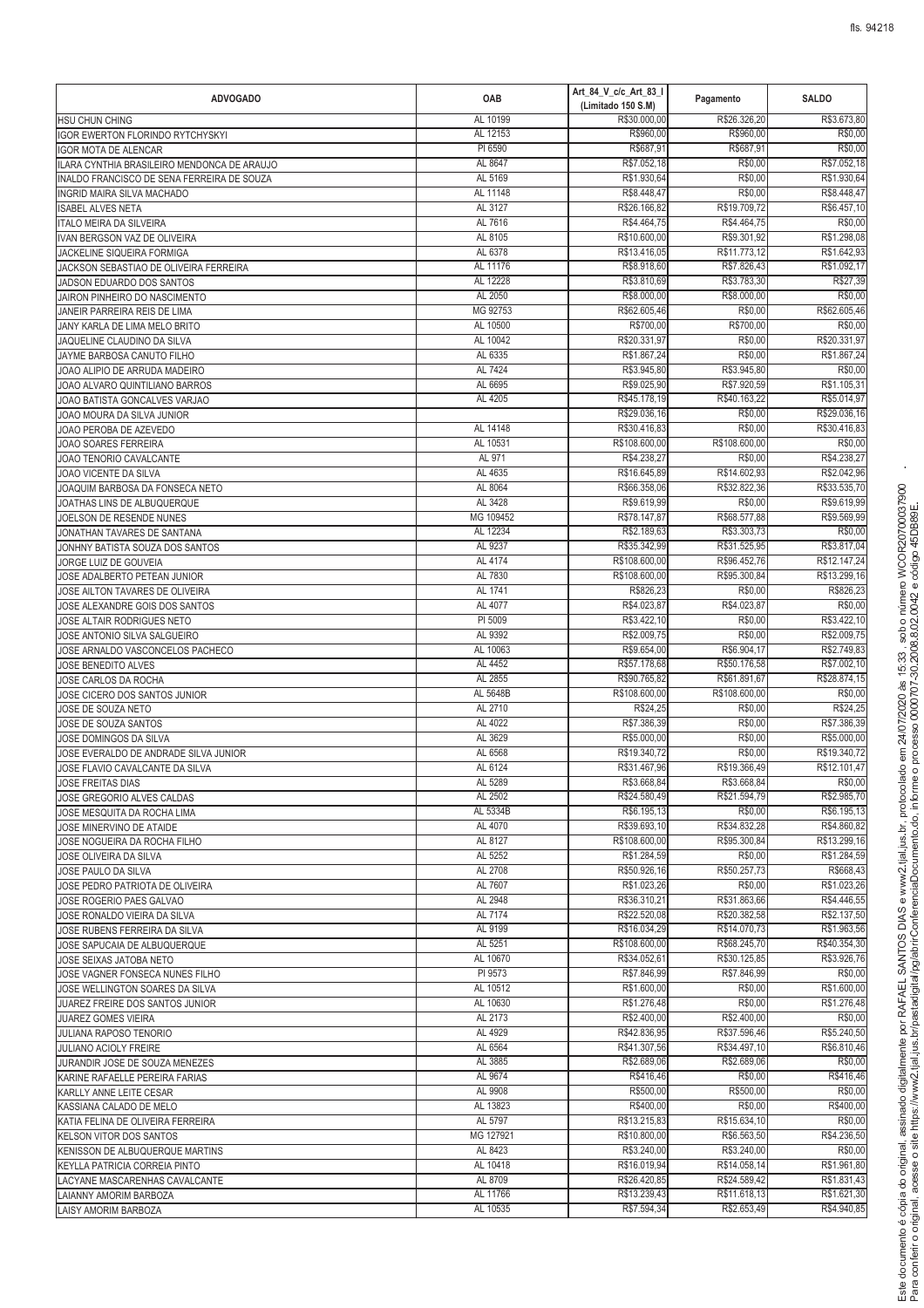| <b>ADVOGADO</b>                                                          | OAB                            | Art_84_V_c/c_Art_83_I<br>(Limitado 150 S.M) | Pagamento                    | <b>SALDO</b>                 |
|--------------------------------------------------------------------------|--------------------------------|---------------------------------------------|------------------------------|------------------------------|
| LALCILENE BARROS DE MELO                                                 | AL 9331                        | R\$1.841,33                                 | R\$0,00                      | R\$1.841,33                  |
| LEONARDO ANDRADE DE CARVALHO                                             | PI 4071                        | R\$610,67                                   | R\$0,00                      | R\$610,67                    |
| EONARDO JOSE ALMEIDA TEIXEIRA                                            | AL 2525                        | R\$6.015,50                                 | R\$6.015,50                  | R\$0,00                      |
| EONCIO GONZAGA DA SILVA                                                  | MG 48458                       | R\$10.153.60                                | R\$0,00                      | R\$10.153,60                 |
| EONIDAS ABREU COSTA                                                      | AL 9523                        | R\$46.728,47<br>R\$2,600.00                 | R\$41.006,10                 | R\$5.722,37                  |
| IANA LARA GONCALVES PINHEIRO DE VASCONCELOS<br>LIGIA RICARDO GOMES       | PI 5602<br>AL 10803            | R\$79.736,73                                | R\$0,00<br>R\$70.674,20      | R\$2.600,00<br>R\$9.062,53   |
| LILIAN EUNICE CARVALHO VIVAN                                             | AL 5786                        | R\$32.434,92                                | R\$28.462,94                 | R\$3.971,98                  |
| LIMA MARINHO PONTES E VASCONCELLOS ADV                                   | 06.014.214/0001-01             | R\$88,876.66                                | R\$77.992,82                 | R\$10.883,84                 |
| ORENA FIGUEIREDO MENDES                                                  | MG 86228                       | R\$325,05                                   | R\$325,05                    | R\$0,00                      |
| <b>UAN COSTA CAVALCANTE</b>                                              | AL 13037                       | R\$221,07                                   | R\$221,07                    | R\$0,00                      |
| <b>UCIA MARIA FERREIRA BATISTA PATRICIO</b>                              | AL 4997                        | R\$108.600,00                               | R\$95,302.27                 | R\$13.297,73                 |
| LUCIANA MORAES DO NASCIMENTO                                             | SE 6509                        | R\$7.000,00                                 | R\$5.780,83                  | R\$1.219,17                  |
| LUCIANO ANDRE COSTA DE ALMEIDA                                           | AL 4217                        | R\$6.586,83                                 | R\$4.773,16                  | R\$1.813,67                  |
| LUCIANO JOSE SANTOS BARRETO                                              | AL 3371                        | R\$200,00                                   | R\$0,00                      | R\$200,00                    |
| LUIS FILIPE COSTA AVELINO                                                | AL 11750                       | R\$108.600,00                               | R\$95.300,84                 | R\$13.299,16                 |
| <b>LUISA LIMA BASTOS</b><br>LUIZ ANDRE BRAGA GRIGORIO                    | AL 9583<br>AL 10741            | R\$1.560,00<br>R\$108.600,00                | R\$0,00<br>R\$95.300,84      | R\$1.560,00<br>R\$13.299,16  |
| LUIZ DE ALBUQUERQUE PONTES NETO                                          | AL 7031                        | R\$15.404,97                                | R\$12.020,86                 | R\$3.384,11                  |
| LUIZ ROBERTO BARROS FARIAS                                               | AL 8740                        | R\$1.226,26                                 | R\$2.895,98                  | R\$0,00                      |
| LUIZ VIRGINIO DA SILVA FILHO                                             | AL 9385                        | R\$39.626,56                                | R\$34.782,29                 | R\$4.844,27                  |
| MAGDA FERNANDA LOPES DE OLIVEIRA ANDRADE                                 | AL 8541                        | R\$104.439,42                               | R\$92.602,22                 | R\$11.837,20                 |
| MAGDA FERNANDA LOPES DE OLIVEIRA ANDRADE/PAULA JANIELLY MONTENEGRO SA    | AL 8541/AL 10839               | R\$800,00                                   | R\$0,00                      | R\$800,00                    |
| MAIRA CELINA LOPES LIMA                                                  | AL 9690                        | R\$23.959,60                                | R\$25.608,57                 | R\$0,00                      |
| MANOEL LEITE DOS SANTOS NETO                                             | AL 4952                        | R\$1.405,07                                 | R\$1.196,22                  | R\$208,85                    |
| MANOEL ROMAO NETO                                                        | AL 3663                        | R\$1.109,69                                 | R\$1.109,69                  | R\$0,00                      |
| MARCELO JOSE DE LIMA                                                     | AL 12308                       | R\$2,000.00                                 | R\$2.000,00                  | R\$0,00                      |
| MARCIA ZENIRA NUNES MENDONCA PINTO                                       | AL 10890                       | R\$2.000,00<br>R\$108.600,00                | R\$2.000,00<br>R\$108.600,00 | R\$0,00                      |
| MARCONDE CORREIA BARROS<br>MARCOS ADILSON CORREIA DE SOUZA               | AL 11672<br>AL 3241            | R\$4.188,33                                 | R\$4.188,33                  | R\$0,00<br>R\$0,00           |
| MARCOS ANTONIO BARROS RODRIGUES                                          | AL 11991                       | R\$800,00                                   | R\$0,00                      | R\$800,00                    |
| MARCOS ANTONIO COSTA DA CUNHA                                            | AL 7957                        | R\$9.765,94                                 | R\$8.570,00                  | R\$1.195,94                  |
| MARCOS ANTONIO CUNHA CAJUEIRO                                            | AL 5661                        | R\$99.741,32                                | R\$87.527,00                 | R\$12.214,32                 |
| MARCOS ANTONIO MONTEIRO DOS SANTOS                                       | AL 10413                       | R\$10.782,09                                | R\$0,00                      | R\$10.782,09                 |
| MARCOS EMANUEL ALVES BARROS                                              | AL4293                         | R\$4.236,15                                 | R\$0,00                      | R\$4.236,15                  |
| MARCOS HENRIQUE VALENCA DA SILVA                                         | AL 4062                        | R\$240,00                                   | R\$0,00                      | R\$240,00                    |
| MARCOS LUIZ DE ALENCAR FREITAS                                           | AL 7112                        | R\$5.000,00                                 | R\$0,00                      | R\$5.000,00                  |
| MARCOS PLINIO DE SOUZA MONTEIRO                                          | AL 4383                        | R\$108.600,00                               | R\$108.597,99                | R\$2,01                      |
| <b>MARCOS SILVEIRA PORTO</b>                                             | AL 3260<br>AL 9579             | R\$28.700,00<br>R\$5.560,00                 | R\$25.185,40<br>R\$5.560,00  | R\$3.514,60<br>R\$0,00       |
| MARCOS VINICIUS DA COSTA ROMAO<br>MARCUS VINICIUS DA COSTA QUEIROZ       | MG107259                       | R\$8.275,03                                 | R\$7.261,67                  | R\$1.013,36                  |
| MARCUS VINICIUS DE ALBUQUERQUE SOUZA                                     | AL 3510                        | R\$54.372,28                                | R\$26.126,33                 | R\$28.245,95                 |
| MARIA BEATRIZ FERRO DE OMENA                                             | AL 8124                        | R\$666.66                                   | R\$666.66                    | R\$0,00                      |
| MARIA DE FATIMA MARQUES GONCALVES                                        | AL 9072                        | R\$108.600,00                               | R\$95.300,84                 | R\$13.299,16                 |
| MARIA DE LOURDES DA SILVA                                                | AL 11467                       | R\$82.971,76                                | R\$72.811,04                 | R\$10.160.72                 |
| MARIA LUISA MENEZES COSTA ALVES                                          | AL 13856                       | R\$1.337,41                                 | R\$1.337,41                  | R\$0,00                      |
| MARIA ZILDA DA SILVA                                                     | AL 11789                       | R\$4.600,00                                 | R\$4.600,00                  | R\$0,00                      |
| MARIAH CAMELO CORREIA SALES                                              | AL 13811                       | R\$2.310,34                                 | R\$0,00                      | R\$2.310,34                  |
| MARIANA DA ALDEIA LIMA                                                   | AL 9885                        | R\$2.000,00                                 | R\$0,00<br>R\$1,987.07       | R\$2.000,00                  |
| MARIO DE MEDEIROS ROCHA FILHO                                            | AL 9984<br>AL 1408             | R\$1.987,07<br>R\$8.400,55                  | R\$8.100.55                  | R\$0,00                      |
| MARIO JORGE GOMES<br>MARKUS BARBOSA NOGUEIRA                             | PI 7379                        | R\$979,26                                   | R\$0,00                      | R\$300,00<br>R\$979,26       |
| MATOS PAURA & BELTRAO ADVOGADOS                                          | 08.394.599/0001-05             | R\$108.600,00                               | R\$95.300,84                 | R\$13.299,16                 |
| <b>MAURICIO DOS SANTOS</b>                                               | AL 10156                       | R\$24.153.02                                | R\$20.668,72                 | R\$3.484,30                  |
| MAURICIO LEANDRO DA SILVA                                                | AL 10219                       | R\$15.143,58                                | R\$13.828.39                 | R\$1.315,19                  |
| MAURICIO MARCELINO ALVES                                                 | AL 11572                       | R\$10.000,00                                | R\$8.775,40                  | R\$1.224,60                  |
| MAURO SERGIO RAMOS PEREIRA                                               | MG 134242                      | R\$108.600,00                               | R\$0,00                      | R\$108.600,00                |
| MAX JOE LOPES CAVALCANTE                                                 | AL 4743                        | R\$103.511,76                               | R\$93.068,90                 | R\$10.442,86                 |
| MAX URI CRUZ DE MORAIS                                                   | AL 6419                        | R\$1.277,17                                 | R\$1.277,17                  | R\$0,00                      |
| MEDZKER MATOS CONCEICAO                                                  | MG 91799                       | R\$13.866,29<br>R\$108.600,00               | R\$0,00<br>R\$0,00           | R\$13.866,29                 |
| MENDONCA E FILHO ADVOGADOS ASSOCIADOS<br>MERCIA MARIA DA SILVA           | 02.937.768/0001-11<br>AL 11561 | R\$13.956,76                                | R\$10.170,73                 | R\$108.600,00<br>R\$3.786,03 |
| MICHELINE DA SILVA MOURA                                                 | AL 9501                        | R\$21.780,00                                | R\$19.112,82                 | R\$2.667,18                  |
| MURILO MOURA DE MENDES                                                   | AL 11686                       | R\$720,00                                   | R\$0,00                      | R\$720,00                    |
| NAYARA FERNANDA AMORIM MADEIROS                                          | AL 10950                       | R\$5.275,17                                 | R\$5.275,17                  | R\$0,00                      |
| NEILO NUNES BARBOSA                                                      | MG 9114                        | R\$3.600,00                                 | R\$0,00                      | R\$3.600,00                  |
| NELIO NATALINO FONTES GOMES RODRIGUES                                    | PI 9228                        | R\$3.035,05                                 | R\$0,00                      | R\$3.035,05                  |
| NELSON ALVES DE CARVALHO JUNIOR                                          | AL 3464                        | R\$108.600,00                               | R\$94.820,01                 | R\$13.779,99                 |
| NELSON MONTENEGRO FIGO                                                   | AL 6785                        | R\$25.272,00                                | R\$22.177,19                 | R\$3.094,81                  |
| NOE HIGINO DE LIMA FILHO                                                 | AL 11030                       | R\$995,77                                   | R\$0,00                      | R\$995,77                    |
| PATRICIA DE OLIVEIRA MARTINS                                             | AL 8961                        | R\$11.616,78                                | R\$10.194,19                 | R\$1.422,59                  |
| PAULA JANIELLY MONTENEGRO SARMENTO<br>PAULA SUZANA MARIA BOMFIM DA SILVA | AL 10839<br>AL 11283           | R\$58.993,83<br>R\$1.200,00                 | R\$53.524,53<br>R\$0,00      | R\$5.469,30<br>R\$1.200,00   |
| PAULINO & PACIFICO ADVOGADOS ASSOCIADOS ME                               | 04.433.461/0001-09             | R\$250,00                                   | R\$0,00                      | R\$250,00                    |
| PAULO DOS SANTOS FERREIRA                                                | AL 10315                       | R\$805,42                                   | R\$0,00                      | R\$805,42                    |
|                                                                          |                                |                                             |                              |                              |

<sup>R</sup>

> ? @

<sup>d</sup> <sup>J</sup> <sup>K</sup> <sup>E</sup>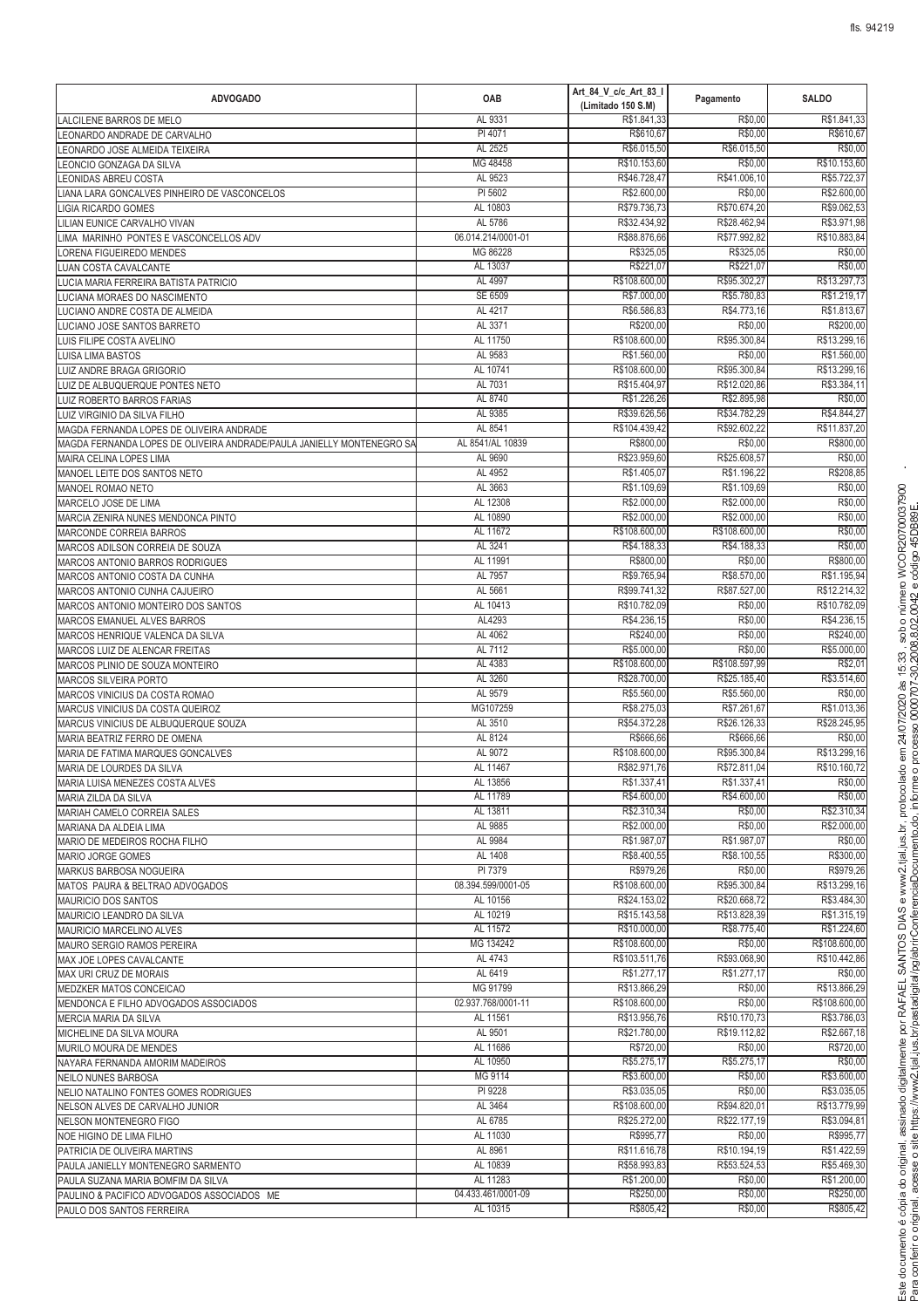| <b>ADVOGADO</b>                                                             | OAB                    | Art_84_V_c/c_Art_83_I<br>(Limitado 150 S.M) | Pagamento                  | <b>SALDO</b>               |
|-----------------------------------------------------------------------------|------------------------|---------------------------------------------|----------------------------|----------------------------|
| PAULO RAIMUNDO VILELA DOS SANTOS                                            | AL 8028                | R\$66.553,68                                | R\$66,558.85               | R\$0,00                    |
| PAULO ROMERO DA COSTA BARROS                                                | AL 1786                | R\$43.135,55                                | R\$0,00                    | R\$43.135,55               |
| PAULO UMBERTO DO PRADO                                                      | MG 0057212<br>AL 10821 | R\$13.509,84<br>R\$500,00                   | R\$0,00<br>R\$0,00         | R\$13.509,84<br>R\$500,00  |
| PAULO VICTOR BARBOSA FIEL<br>PEDRO MARCELO DA COSTA MOTA                    | AL 10439               | R\$3.100,00                                 | R\$3.100,00                | R\$0,00                    |
| PETRUCIO PEREIRA GUEDES                                                     | AL 3412                | R\$13.711,2                                 | R\$12.032,14               | R\$1.679,07                |
| PHELIPE GABRIEL CLEMENTINO VARGAS                                           | AL 11388               | R\$1.600,00                                 | R\$0,00                    | R\$1.600,00                |
| PIAUHYLINO MONTEIRO SOCIEDADE DE ADVOGADOS                                  | 11.626.291/0001-44     | R\$3.940,00                                 | R\$3.940,00                | R\$0,00                    |
| PRESLEY OLIVEIRA GOMES                                                      | MG 054105              | R\$1.704.24                                 | R\$0,00                    | R\$1.704,24                |
| PRISCILA CERQUEIRA AZEVEDO                                                  | AL 12221               | R\$11.389,65                                | R\$9,994.87                | R\$1.394,78                |
| PRISCILA JATOBA CORCINO                                                     | AL 9283                | R\$3.700,00                                 | R\$3.700,00                | R\$0,00                    |
| PRISCILA PORFIRIO SILVA                                                     | AL 11730               | R\$2.640,39                                 | R\$2.640,39                | R\$0,00                    |
| QUITERIA DANTAS MURTA                                                       | AL 2743<br>AL 10117    | R\$108.600,00<br>R\$740,00                  | R\$95.300,57<br>R\$0,00    | R\$13.299,43<br>R\$740,00  |
| RACHEL PEIXOTO RAMALHO ROSENDO<br>RAFAEL DOMINGUES GUIMARAES                | MG 113204              | R\$10.228,66                                | R\$0,00                    | R\$10.228,66               |
| RAMON COSTA LIMA                                                            | PI 8037                | R\$312,59                                   | R\$0,00                    | R\$312,59                  |
| RAPHAEL CORREIA CAJUEIRO                                                    | AL 10850               | R\$19.650,35                                | R\$17.243,97               | R\$2.406,38                |
| RENAN HENRIQUE NASCIMENTO VASCONCELOS                                       | PE 37619               | R\$3.766,98                                 | R\$3.766,98                | R\$0,00                    |
| RENATO BENEDITO DANTAS MONTEIRO                                             | AL 14883               | R\$81.593,89                                | R\$71.847,35               | R\$9.746,54                |
| RERIVALDO DE SOUZA MARQUES                                                  | MG 28457               | R\$39.624,48                                | R\$0,00                    | R\$39.624,48               |
| RHARY GUBERTHO VASCONCELOS DE OLIVEIRA                                      | AL 15141               | R\$6.968,03                                 | R\$0,00                    | R\$6.968,03                |
| RIVALDO RODRIGUES DE MELO                                                   | AL 10949               | R\$54.378,60<br>R\$53,752.03                | R\$54.378,60               | R\$0,00                    |
| RIVELINO CESAR NOGUEIRA<br>ROBERTA DE ALMEIDA SATURNINO                     | MG 104397<br>AL 7989   | R\$5.955,59                                 | R\$0,00<br>R\$5.955,59     | R\$53.752,03<br>R\$0,00    |
| ROBERTO DEMOCRITO CHAVES DE OLIVEIRA                                        | AL 8183                | R\$2.100,00                                 | R\$0,00                    | R\$2.100,00                |
| ROBERTO VASCONCELOS DE ALBUQUERQUE JUNIOR                                   | AL 6060                | R\$13.266,00                                | R\$12.020,87               | R\$1.245,13                |
| ROBSON DA SILVA DE ALMEIDA                                                  | SP 251103              | R\$2.160,00                                 | R\$2.160,00                | R\$0,00                    |
| RODRIGO ALVES OLIVEIRA DOS SANTOS XAVIER                                    | AL 10545               | R\$3.000,00                                 | R\$3.000,00                | R\$0,00                    |
| RODRIGO JUAREZ ANDRADE                                                      | MG 91078               | R\$7.446,74                                 | R\$7.446,74                | R\$0,00                    |
| RODRIGO MEDEIROS DE OLIVEIRA                                                | MG 89902               | R\$12.419,33                                | R\$6.468,45                | R\$5.950,88                |
| RODRYGO TIAGO DE OLIVEIRA BEZERRA                                           | AL 7598                | R\$2.000,00                                 | R\$0,00                    | R\$2.000,00                |
| ROGERIO JOSE DE BARROS ANACLETO<br>ROSA MARIA BARBOSA DE MENESES            | AL 4430<br>PI 4452     | R\$22.909,32<br>R\$2.118,74                 | R\$20.103,84<br>R\$0,00    | R\$2.805,48<br>R\$2.118,74 |
| ROSANGELA MELO ACCIOLY                                                      | AL 4973                | R\$800,00                                   | R\$0,00                    | R\$800,00                  |
| SALUS DA SILVA SANTOS                                                       | AL 8575                | R\$6.800,00                                 | R\$0,00                    | R\$6.800,00                |
| SAMIR MADEIRO DE ARAUJO                                                     | AL 8307                | R\$441,60                                   | R\$0,00                    | R\$441,60                  |
| SCHAPER E ANDRADE ADVOGADOS ASSOCIADOS ME                                   | 08.857.071/0001-17     | R\$750,80                                   | R\$0,00                    | R\$750,80                  |
| SEILA BUZILES DE MELO                                                       | AL 8576                | R\$1.100,00                                 | R\$0,00                    | R\$1.100,00                |
| SERGIO LUIZ NEPOMUCENO PEREIRA                                              | AL 4800                | R\$28.343,22                                | R\$19.394,13               | R\$8,949.09                |
| SERGIO LUIZ NEPOMUCENO PEREIRA/JULIANA RAPOSO TENORIO                       | AL 4800/AL 4929        | R\$2.400,00                                 | R\$0,00                    | R\$2.400,00                |
| SIDNEY SIQUEIRA DOS SANTOS                                                  | AL 10962<br>AL 5328    | R\$200,00<br>R\$13.459,52                   | R\$0,00<br>R\$0,00         | R\$200,00<br>R\$13.459,52  |
| SILVAN ANTONIO DO NASCIMENTO<br>SILVANA ALVES SILVA                         | AL 4178                | R\$108.600,00                               | R\$107.364,41              | R\$1.235,59                |
| SIMARIO GOMES DA SILVA                                                      | AL 10795               | R\$6,000.00                                 | R\$6.000,00                | R\$0,00                    |
| SINDICATO DOS JORNALISTAS PROFISSIONAIS DO ESTADO DE ALAGOAS                | 12.318.390/0001-21     | R\$41,773.61                                | R\$0,00                    | R\$41.773,61               |
| SINDICATO DOS TRABALHADORES DA INDUSTRIA DO ACUCAR NO ESTADO DE ALAGO.      | 12.158.226/0001-02     | R\$108.600,00                               | R\$95.256,26               | R\$13.343,74               |
| SINDICATO DOS TRABALHADORES E TRABALHADORAS ASSALARIADOS RURAIS DE AT       |                        | R\$732,37                                   | R\$0,00                    | R\$732,37                  |
| SINDICATO DOS TRABALHADORES RURAIS AGRICULTORES E AGRICULTORAS FAMILIA      | 12.762.936/0001-39     | R\$74.725,27                                | R\$11.481,03               | R\$63.244,24               |
| SPENCER ADVOGADOS ASSOCIADOS                                                | 04.507.436/0001-22     | R\$108.600,00                               | R\$0,00                    | R\$108.600,00              |
| TACIANA DA FRANCA NERI<br><b>TAGORE ALVES NOVAES</b>                        | AL 7180<br>AL 9014     | R\$3.678,05<br>R\$5.210.35                  | R\$3.678,05<br>R\$5.210,35 | R\$0,00<br>R\$0.00         |
| TALYTA CARDOSO PRAZERES                                                     | AL 8866                | R\$5.751,88                                 | R\$5.751,88                | R\$0,00                    |
| TERCIO RODRIGUES DA SILVA                                                   | AL 2566                | R\$108.600,00                               | R\$70.733.43               | R\$37,866.57               |
| <b>TESSIO DA SILVA TORRES</b>                                               | PI 5944                | R\$626,49                                   | R\$0,00                    | R\$626.49                  |
| THAIS MIRANDA DE OLIVEIRA JAPIASSO                                          | AL 7771                | R\$12.737,72                                | R\$0,00                    | R\$12.737,72               |
| THALITA DE LIMA NUNES                                                       | AL 10056               | R\$994,69                                   | R\$994,69                  | R\$0,00                    |
| THIAGO ALANO MOREIRA E SILVA DORIA                                          | AL 7318                | R\$14.000,00                                | R\$0,00                    | R\$14.000,00               |
| THIAGO ALBUQUERQUE MONTENEGRO FERNANDES<br>THIAGO HENRIQUE DA SILVA FONSECA | AL 9747<br>AL 10817    | R\$1.371,73<br>R\$27.900,00                 | R\$0,00<br>R\$24.483,37    | R\$1.371,73<br>R\$3.416,63 |
| THIAGO MOREIRA SILVA CUNHA                                                  | AL 11406               | R\$1.200,00                                 | R\$0,00                    | R\$1.200,00                |
| THIAGO SILVA RAMOS                                                          | AL 7791                | R\$1.800,00                                 | R\$1.800,00                | R\$0,00                    |
| TIAGO SAUNDERS MARTINS                                                      | PI 4978                | R\$1.419,18                                 | R\$0,00                    | R\$1.419,18                |
| VALGETAN FERREIRA DE OLIVEIRA                                               | AL 4789                | R\$93.022,66                                | R\$81.530,39               | R\$11.492,27               |
| VANESSA CALIXTO PARREIRA DE CASTRO                                          | MG 118939              | R\$93,53                                    | R\$0,00                    | R\$93,53                   |
| VANESSA CARNEIRO GONCALVES                                                  | AL 9434                | R\$560,00                                   | R\$0,00                    | R\$560,00                  |
| VANESSA SILVEIRA DE SOUZA                                                   | AL 10532               | R\$81.754,45                                | R\$71.711,88               | R\$10.042,57               |
| VANIA MENEZES VASCONCELOS<br>VANUCE MARA CONCEICAO BARBOSA DE PAULA         | AL 5002<br>AL 4715     | R\$11.449,00<br>R\$2.508,98                 | R\$10.046,96<br>R\$0,00    | R\$1.402,04<br>R\$2.508,98 |
| VICTOR LAGES ALTAVILA GUERRA                                                | AL 12956               | R\$8.418,83                                 | R\$7.387,86                | R\$1.030,97                |
| <b>VINICIUS PITA LISBOA</b>                                                 | AL 3806                | R\$3.400,00                                 | R\$0,00                    | R\$3.400,00                |
| VIRGILIO ANDRADE NETO                                                       | 239647 SP              | R\$4.332,57                                 | R\$4.332,57                | R\$0,00                    |
| VIRGILIO DE SA BEZERRA NETO                                                 | PI 6988                | R\$20.972,42                                | R\$0,00                    | R\$20.972,42               |
| VITOR CARLOS AZEVEDO LESSA                                                  | AL 12006               | R\$67.916,61                                | R\$61.361,25               | R\$6.555,36                |
| <b>VOLIO SANTOS DOMINGUES</b>                                               | AL 3731                | R\$3.739,52                                 | R\$0,00                    | R\$3.739,52                |
| VOLNEY DA SILVA AMARAL                                                      | AL 3178                | R\$1.346,85                                 | R\$0,00                    | R\$1.346,85                |

<sup>R</sup>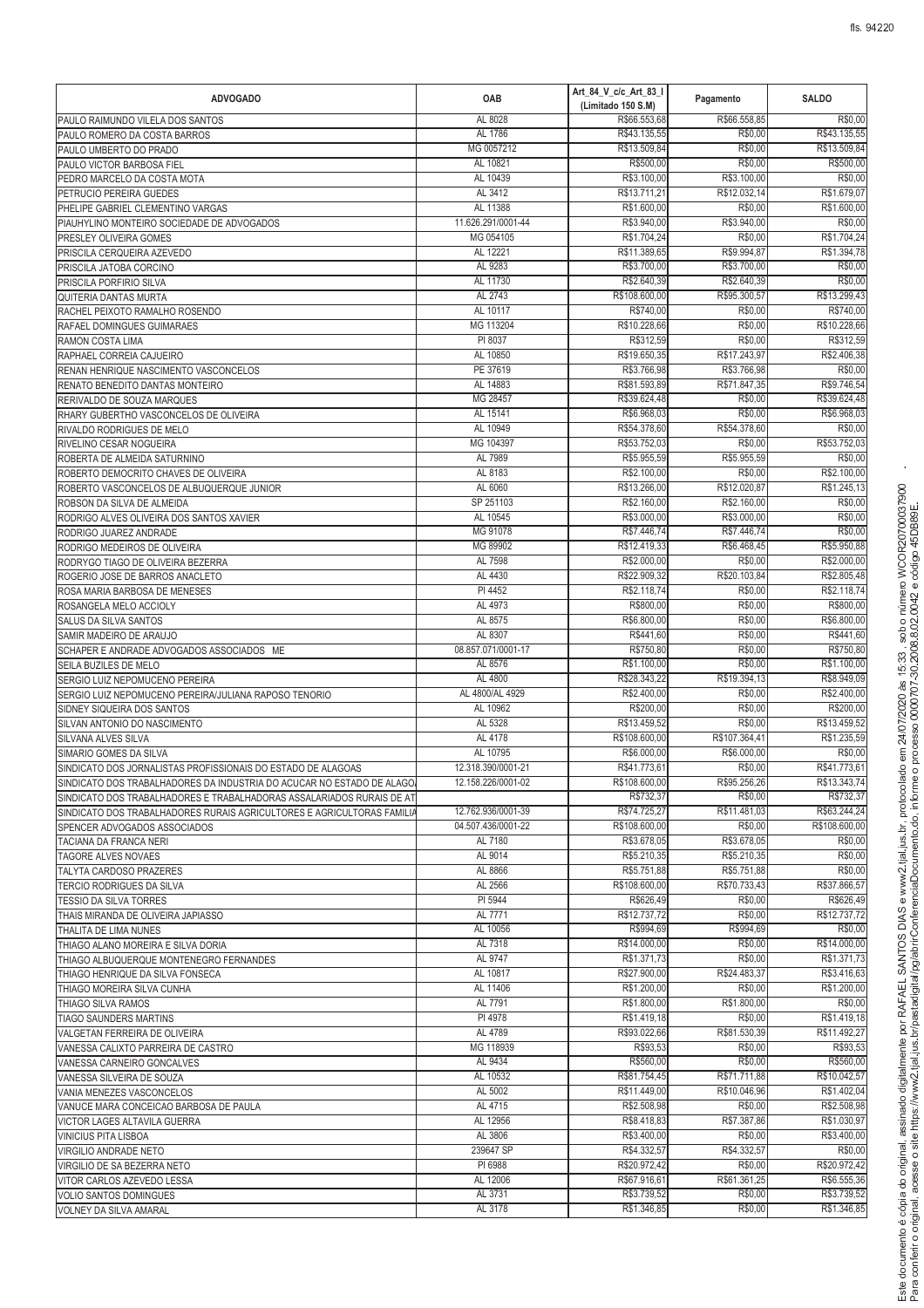| <b>ADVOGADO</b>                                  | OAB                | Art 84 V c/c Art 83 I<br>(Limitado 150 S.M) | Pagamento    | <b>SALDO</b> |
|--------------------------------------------------|--------------------|---------------------------------------------|--------------|--------------|
| <b>WAGNER MORAIS DE LIMA</b>                     | AL 9398            | R\$8.968,54                                 | R\$0,00      | R\$8.968,54  |
| WANDERSON TENORIO DE ALBUQUERQUE                 | AL 12077           | R\$1.240.00                                 | R\$1.240,00  | R\$0,00      |
| WELLINGTON BARBOSA PITOMBEIRA JUNIOR             | AL 10899           | R\$42.361,00                                | R\$37,173,47 | R\$5.187,53  |
| <b>WELLINGTON CALHEIROS MENDONCA</b>             | AL 1752            | R\$69.336,41                                | R\$43.846,20 | R\$25.490,21 |
| WELLINGTON LIMA DOS SANTOS                       | AL 6834            | R\$1.600,00                                 | R\$0.00      | R\$1.600,00  |
| <b>WENDELL SOBREIRA LEAL</b>                     | AL 9776A           | R\$2.800,00                                 | R\$0.00      | R\$2.800,00  |
| WEVERTON GOMES REZENDE DOS SANTOS                | AL 10161           | R\$11,317,47                                | R\$0.00      | R\$11.317,47 |
| WILLBERTTH ROBERTTH BANDEIRA DE ALBUQUERQUE REIS | AL 14634           | R\$392,58                                   | R\$392,58    | R\$0,00      |
| WINSTON MARQUEZ PEREZ DRUMMOND                   | 30.291.002/0001-48 | R\$108.600,00                               | R\$95,300.84 | R\$13.299,16 |
| <b>WLADIMIR VIEIRA DA SILVA</b>                  | AL 9203            | R\$47.567.15                                | R\$8,343.45  | R\$39.223,70 |

WLADIMIR VIEIRA DA SILVA AL 9203 R\$47.567,15 R\$8.343,45 R\$39.223,70 YVES MAIA DE ALBUQUERQUE AL 3367 R\$7.723,64 R\$7.723,64 R\$0,00

ZELIA MARIA DE PAULA OLIVEIRA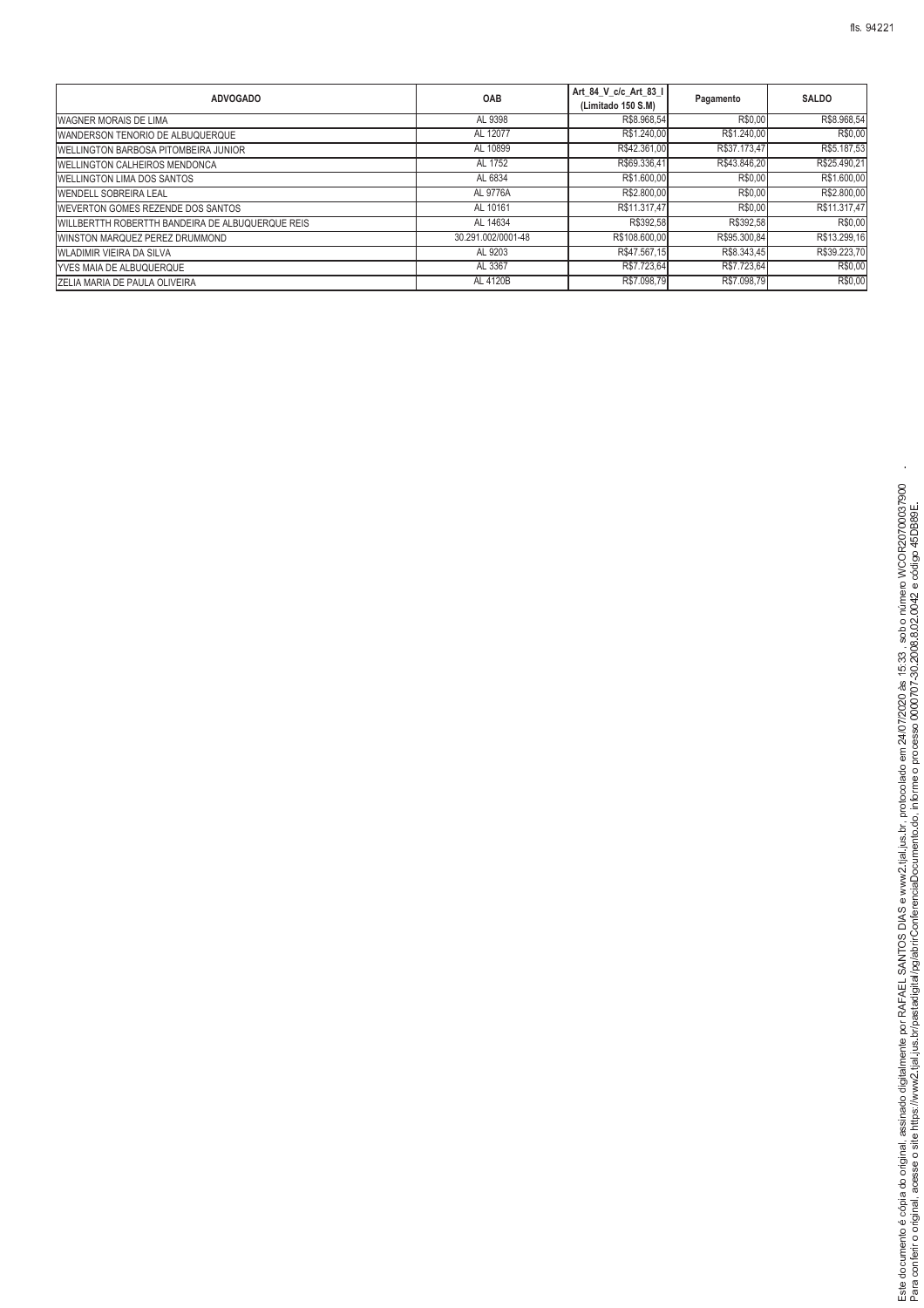### **LAGINHA AGROINDUSTRIAL**

QUADRO CONSOLIDADO DE HONORÁRIOS ADVOCATÍCIOS - **JULHO** 2020

### **ART. 84, INCISO V - CRÉDITOS EXTRACONCURSAIS QUIROGRAFÁRIOS**

CRÉDITOS DE HONORÁRIOS ADVOCATÍCIOS EQUIPARADOS AOS CRÉDITOS TRABALHISTAS, CUJOS SALDOS EXCEDEM A 150 SALÁRIOS MÍNIMOS. CONSIDERANDO QUE O CRÉDITO DOS ADVOGADOS ACOMPANHA A CLASSIFICAÇÃO DE SEUS CLIENTES, OU A ÉPOCA DA PRESTAÇÃO DE SERVIÇOS, EM CASO DE ADVOGADOS QUE PRESTARAM SERVIÇOS PARA A LAGINHA AGROINDUSTRIAL.

|                                                                            |                    | <b>QTDE DE CREDORES:</b>                    | 38<br>R\$ 8.803.439,29 |                 |
|----------------------------------------------------------------------------|--------------------|---------------------------------------------|------------------------|-----------------|
|                                                                            |                    | R\$<br>8.812.893.89                         | R\$<br>9.454.60 R\$    | 8.803.439,29    |
| <b>ADVOGADO</b>                                                            | <b>OAB</b>         | Quirografário<br>Art. 84, V, cc_Art_83_VI_c | Pagamento              | <b>SALDO</b>    |
| ANDRE CORDEIRO DE SOUSA                                                    | AL 4315            | R\$43.363,28                                | R\$0,00                | R\$43.363,28    |
| ANDRE SILVA DE ARAUJO                                                      | AL 9016            | R\$684.403.49                               | R\$0.00                | R\$684.403.49   |
| ANDREA GOUVEIA CARNAUBA                                                    | AL 8396            | R\$313.708,48                               | R\$0,00                | R\$313.708,48   |
| ANTONIO CARLOS DE ALMEIDA BARBOSA                                          | AL 3277            | R\$200.689,64                               | R\$0,00                | R\$200.689,64   |
| ANTONIO MARCOS DE MEDEIROS GOMES                                           | AL 5250            | R\$96.305,20                                | R\$0,00                | R\$96.305,20    |
| ARIANA MELO MOTA ATAIDE                                                    | AL 9461            | R\$32.528,57                                | R\$0,00                | R\$32.528,57    |
| ASSOCIACAO DOS LAVRADORES E FORNECEDORES DE CANA DE ARAPOA                 |                    | R\$159.004,40                               | R\$0.00                | R\$159.004,40   |
| <b>BRENO CALHEIROS MURTA</b>                                               | AL 1570            | R\$47.691,02                                | R\$0,00                | R\$47.691,02    |
| CARLOS EDUARDO CORREIA DA ROCHA                                            | AL 6517            | R\$117.206,51                               | R\$0.00                | R\$117.206,51   |
| CHRISTIANE CORREIA DA ROCHA                                                | AL 4827            | R\$186.819,83                               | R\$0,00                | R\$186.819,83   |
| DIEGO ADORNO MONTES CLARO                                                  | AL 10483           | R\$216.995,32                               | R\$0.00                | R\$216.995,32   |
| DORA MARQUEZ PEREZ DRUMMOND                                                | 30.290.832/0001-50 | R\$10.236,45                                | R\$0.00                | R\$10.236.45    |
| ELIZABETE CRISTINA MORAES MALTA                                            | AL 11775           | R\$66.227,15                                | R\$0,00                | R\$66.227,15    |
| FELLIPE JOSE BANDEIRA CARRILHO                                             | AL 10332           | R\$243.716,92                               | R\$0,00                | R\$243.716,92   |
| FERNANDO MACIEL ADVOCACIA E CONSULTORIA S/S                                |                    | R\$539.018,10                               | R\$0,00                | R\$539.018,10   |
| GILVANIA FRANCISCO DE BRITO SOUZA                                          | AL 10336           | R\$15,239.21                                | R\$6,592.14            | R\$8,647.07     |
| <b>JOAO SOARES FERREIRA</b>                                                | AL 10531           | R\$245.711,33                               | R\$0.00                | R\$245.711.33   |
| JORGE LUIZ DE GOUVEIA                                                      | AL 4174            | R\$49.957,84                                | R\$0,00                | R\$49.957,84    |
| JOSE ADALBERTO PETEAN JUNIOR                                               | AL 7830            | R\$313.040,95                               | R\$0.00                | R\$313,040.95   |
| JOSE CICERO DOS SANTOS JUNIOR                                              | AL 5648B           | R\$620.766,27                               | R\$0,00                | R\$620.766.27   |
| JOSE NOGUEIRA DA ROCHA FILHO                                               | AL 8127            | R\$26.617,09                                | R\$0,00                | R\$26.617,09    |
| JOSE SAPUCAIA DE ALBUQUERQUE                                               | AL 5251            | R\$703.28                                   | R\$0.00                | R\$703.28       |
| LUCIA MARIA FERREIRA BATISTA PATRICIO                                      | AL 4997            | R\$47.109,95                                | R\$0,00                | R\$47.109,95    |
| LUIS FILIPE COSTA AVELINO                                                  | AL 11750           | R\$80.142,97                                | R\$0,00                | R\$80.142,97    |
| <b>LUIZ ANDRE BRAGA GRIGORIO</b>                                           | AL 10741           | R\$43.261,44                                | R\$0,00                | R\$43.261,44    |
| <b>MARCONDE CORREIA BARROS</b>                                             | AL 11672           | R\$80.797,72                                | R\$2,862.46            | R\$77,935.26    |
| MARCOS PLINIO DE SOUZA MONTEIRO                                            | AL 4383            | R\$496.756.70                               | R\$0.00                | R\$496.756.70   |
| MARIA DE FATIMA MARQUES GONCALVES                                          | AL 9072            | R\$142.158,47                               | R\$0,00                | R\$142.158,47   |
| MATOS PAURA & BELTRAO ADVOGADOS                                            | 08.394.599/0001-05 | R\$923.616,67                               | R\$0,00                | R\$923.616,67   |
| MAURO SERGIO RAMOS PEREIRA                                                 | MG 134242          | R\$130.187,49                               | R\$0,00                | R\$130.187,49   |
| MENDONCA E FILHO ADVOGADOS ASSOCIADOS                                      | 02.937.768/0001-11 | R\$165.662,50                               | R\$0.00                | R\$165,662.50   |
| NELSON ALVES DE CARVALHO JUNIOR                                            | AL 3464            | R\$20.896,08                                | R\$0.00                | R\$20.896,08    |
| QUITERIA DANTAS MURTA                                                      | AL 2743            | R\$70.870,45                                | R\$0,00                | R\$70.870,45    |
| SILVANA ALVES SILVA                                                        | AL 4178            | R\$90.593,48                                | R\$0,00                | R\$90.593,48    |
| SINDICATO DOS TRABALHADORES DA INDUSTRIA DO ACUCAR NO ESTADO DE ALAGOAS AL | 12.158.226/0001-02 | R\$284.153,37                               | R\$0,00                | R\$284.153,37   |
| SPENCER ADVOGADOS ASSOCIADOS                                               | 04.507.436/0001-22 | R\$1.943.473,06                             | R\$0.00                | R\$1,943,473.06 |
| <b>TERCIO RODRIGUES DA SILVA</b>                                           | AL 2566            | R\$53.026.76                                | R\$0.00                | R\$53,026.76    |
| WINSTON MARQUEZ PEREZ DRUMMOND                                             | 30.291.002/0001-48 | R\$10.236,45                                | R\$0,00                | R\$10.236,45    |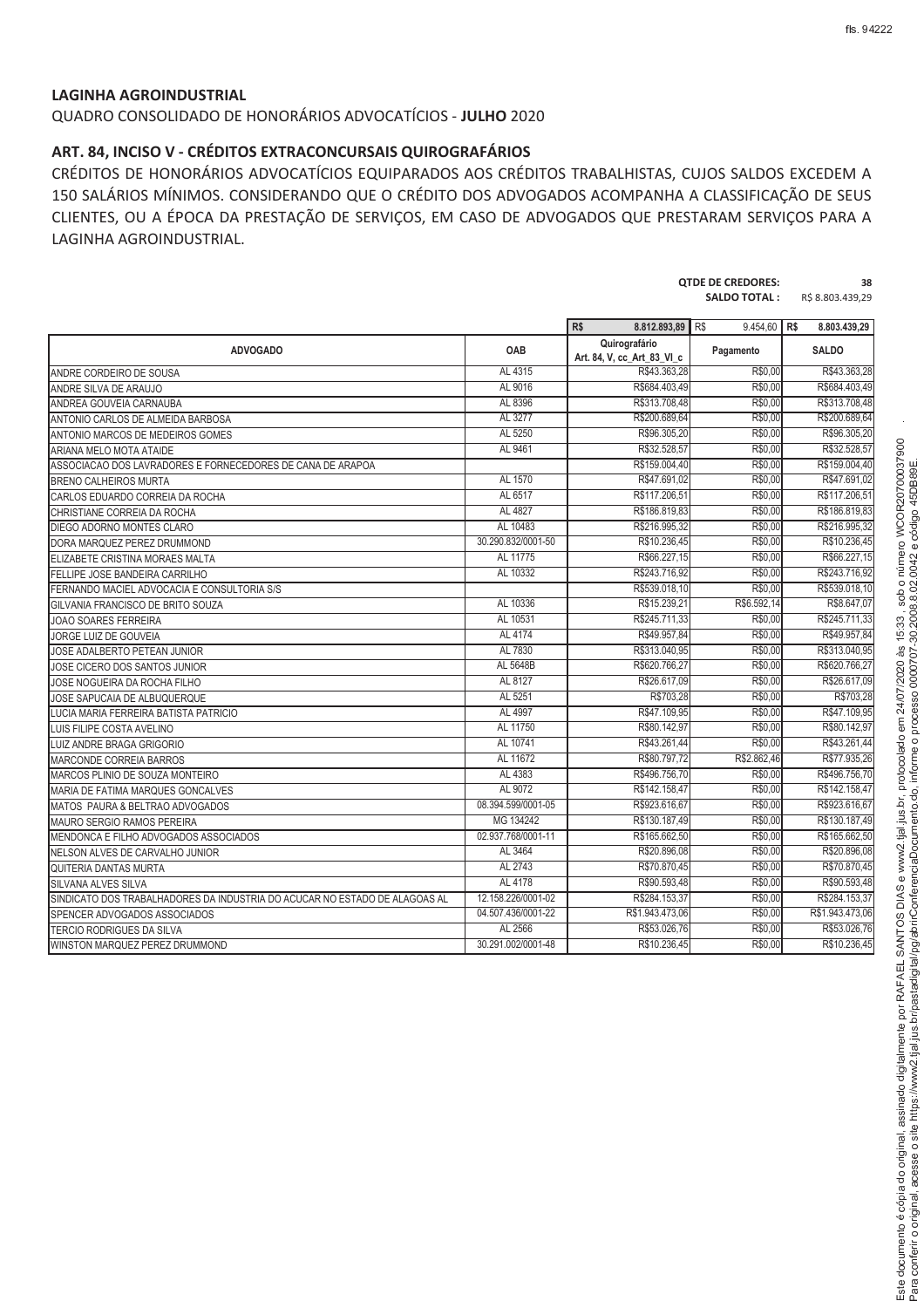QUADRO CONSOLIDADO DE HONORÁRIOS ADVOCATÍCIOS - **JULHO** 2020

# **ART. 84 V, c/c ART. 83 VII**

MULTAS CONTRATUAIS E AS PENAS PECUNIÁRIAS POR INFRAÇÃO DAS LEIS PENAIS OU ADMNISTRATIVAS, INCLUSIVE AS MULTAS TRIBUTÁRIAS.

|                                 |                    |                                            | <b>SALDO TOTAL:</b><br>R\$ 1.270.225,71 |                     |
|---------------------------------|--------------------|--------------------------------------------|-----------------------------------------|---------------------|
|                                 |                    | R\$<br>$1.270.225.71$ R\$                  |                                         | 1.270.225,71<br>R\$ |
| <b>ADVOGADO</b>                 | OAB / CNPJ         | <b>Multas</b><br>Art. 84 V, cc Art. 83 VII | Pagamento                               | <b>SALDO</b>        |
| GALVAO E GALVAO ADVOGADOS       |                    | R\$1.254.225.71                            | R\$0.00                                 | R\$1.254.225,71     |
| MATOS PAURA & BELTRAO ADVOGADOS | 08.394.599/0001-05 | R\$16.000,00                               | R\$0,00                                 | R\$16.000,00        |

**QTDE DE CREDORES: 2**